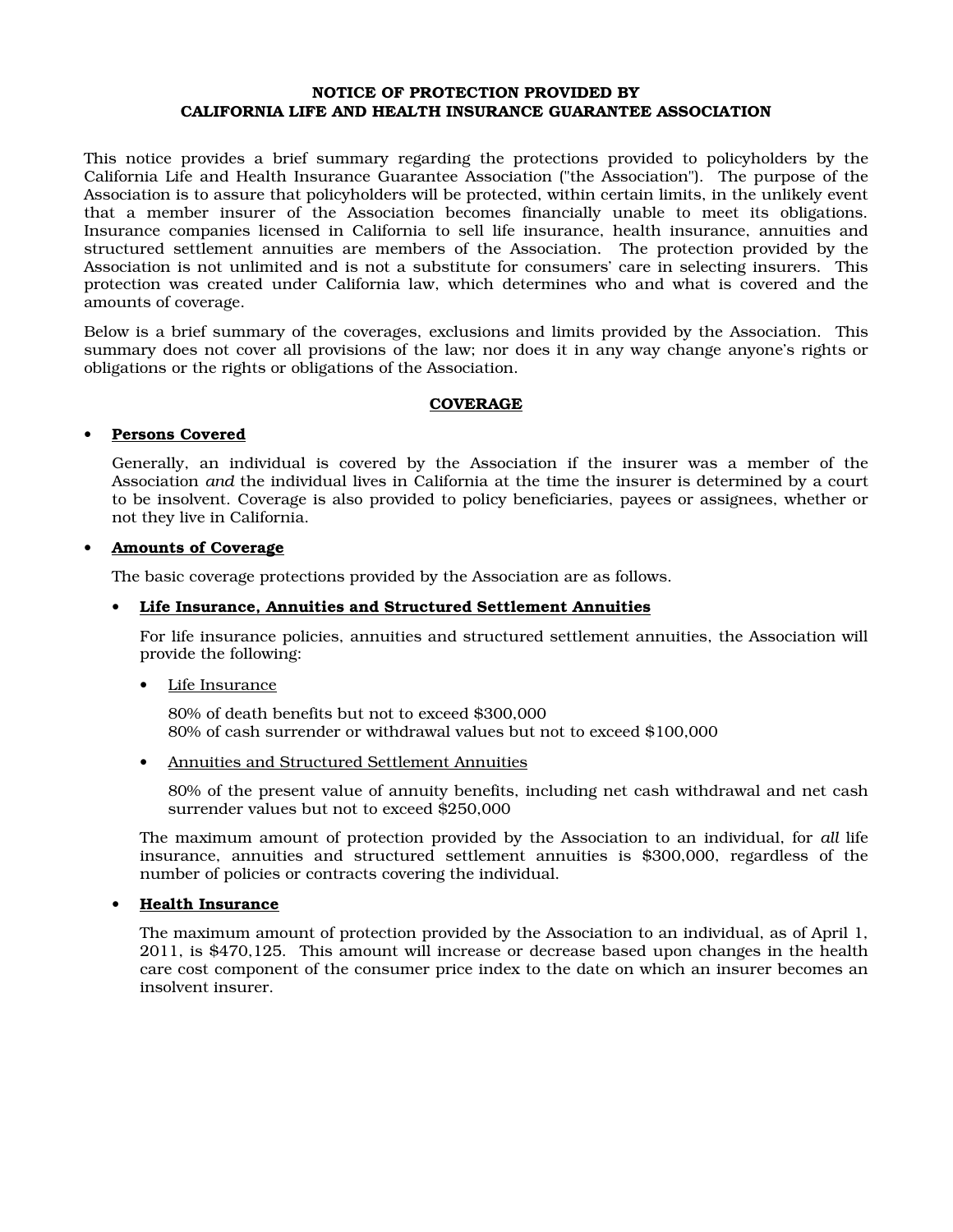#### COVERAGE LIMITATIONS AND EXCLUSIONS FROM COVERAGE

The Association may not provide coverage for this policy. Coverage by the Association generally requires residency in California. You should not rely on coverage by the Association in selecting an insurance company or in selecting an insurance policy.

The following policies and persons are among those that are excluded from Association coverage:

- A policy or contract issued by an insurer that was not authorized to do business in California when it issued the policy or contract
- A policy issued by a health care service plan (HMO), a hospital or medical service organization, a charitable organization, a fraternal benefit society, a mandatory state pooling plan, a mutual assessment company, an insurance exchange, or a grants and annuities society
- If the person is provided coverage by the guaranty association of another state
- Unallocated annuity contracts; that is, contracts which are not issued to and owned by an individual and which do not guaranty annuity benefits to an individual
- Employer and association plans, to the extent they are self-funded or uninsured
- A policy or contract providing any health care benefits under Medicare Part C or Part D
- An annuity issued by an organization that is only licensed to issue charitable gift annuities
- Any policy or portion of a policy which is not guaranteed by the insurer or for which the individual has assumed the risk, such as certain investment elements of a variable life insurance policy or a variable annuity contract
- Any policy of reinsurance unless an assumption certificate was issued
- Interest rate yields (including implied yields) that exceed limits that are specified in Insurance Code Section 1607.02(b)(2)(C).

#### NOTICES

Insurance companies or their agents are required by law to give or send you this notice. Policyholders with additional questions should first contact their insurer or agent. To learn more about coverages provided by the Association, please visit the Association's website at www.califega.org, or contact either of the following:

| The California Life and Health Insurance | California Department of Insurance    |
|------------------------------------------|---------------------------------------|
| Guarantee Association                    | <b>Consumer Communications Bureau</b> |
| PO Box 16860                             | 300 South Spring Street               |
| Beverly Hills, CA 90209-3319             | Los Angeles CA 90013                  |
| $(323) 782 - 0182$                       | (800) 927-4357                        |

Insurance companies and agents are not allowed by California law to use the existence of the Association or its coverage to solicit, induce or encourage you to purchase any form of insurance. When selecting an insurance company, you should not rely on Association coverage. If there is any inconsistency between this notice and California law, then California law will control.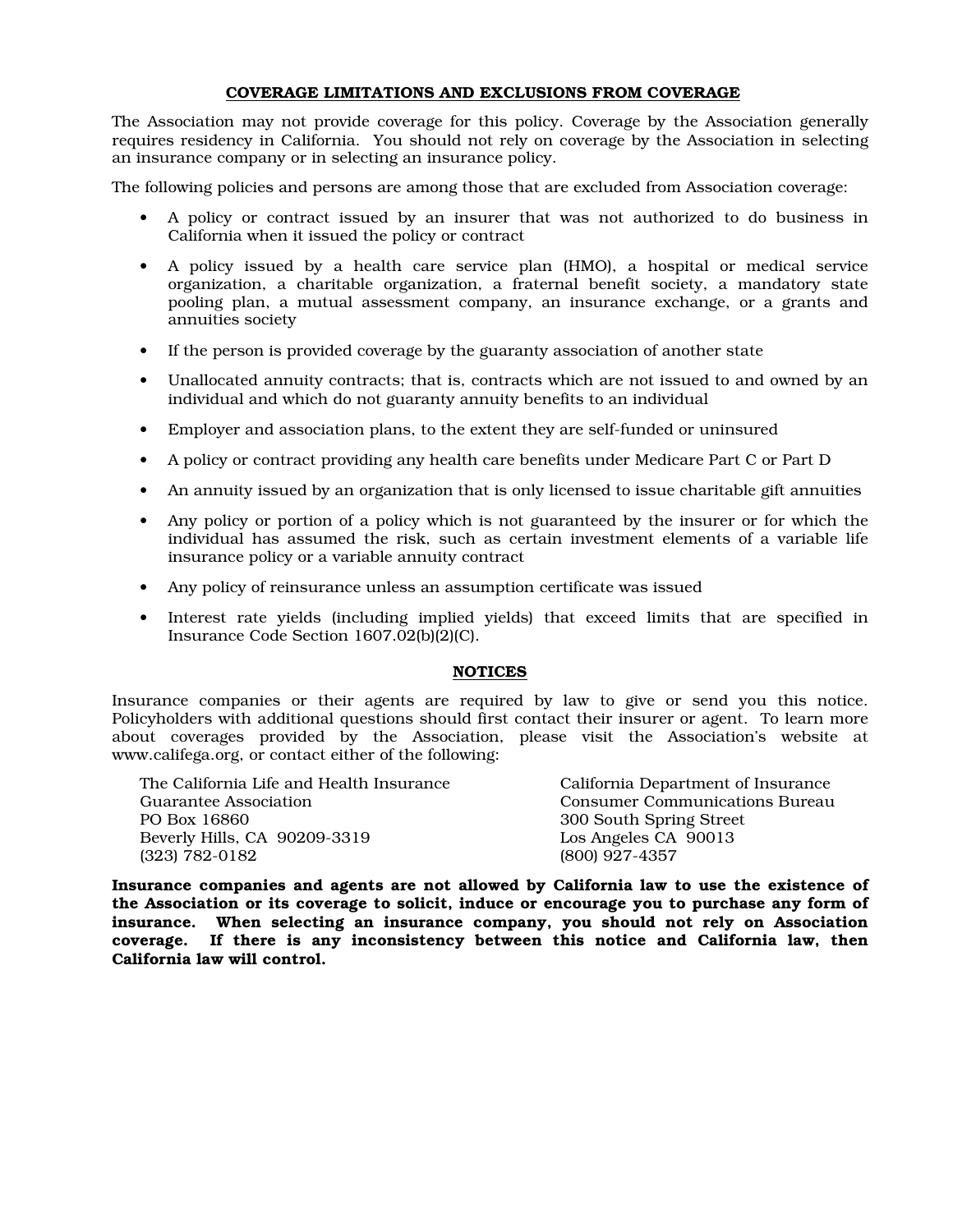#### CALIFORNIA NOTICE OF COMPLAINT PROCEDURE

Should any dispute arise about your premium or about a claim that you have filed, write to the company that issued the group policy at:

Standard Insurance Company PO Box 711 Portland, OR 97207 (971) 321-7000

If the problem is not resolved, you may also write to the State of California at:

Department of Insurance Consumer Services Division 300 S. Spring Street, 11th FL Los Angeles, CA 90013 1-800-927-HELP (4357)

This notice of complaint procedure is for information only and does not become a part or condition of this group policy/certificate.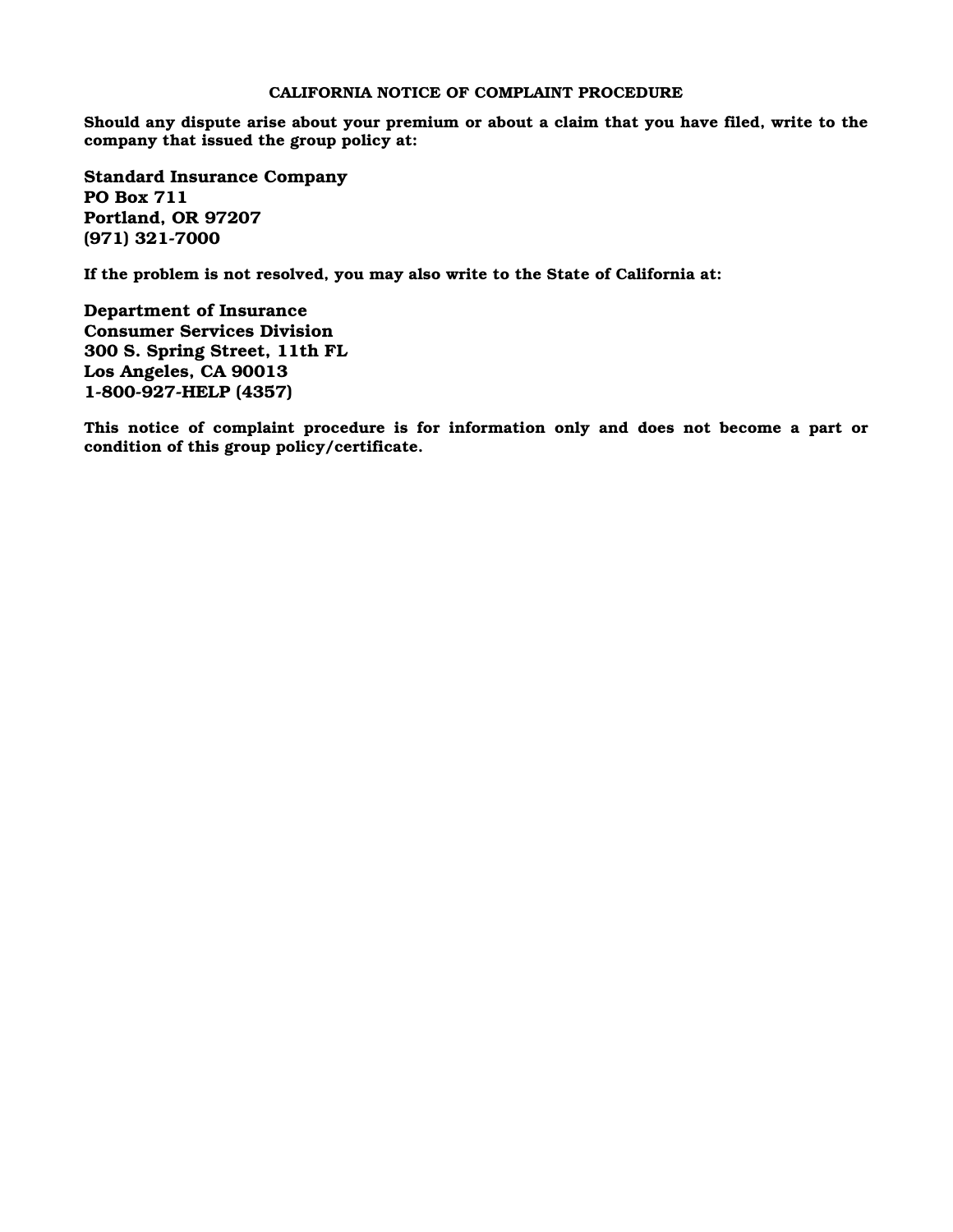# STANDARD INSURANCE COMPANY

A Stock Life Insurance Company 900 SW Fifth Avenue Portland, Oregon 97204-1282 (503) 321-7000

### **CERTIFICATE**

### GROUP LONG TERM DISABILITY INSURANCE

| Policyholder:          | California Attorneys, Administrative Law<br>Judges, & Hearing Officers in State |
|------------------------|---------------------------------------------------------------------------------|
|                        | Employment                                                                      |
| Policy Number:         | 643865-E                                                                        |
| <b>Effective Date:</b> | February 1, 2015                                                                |

The Group Policy has been issued to the Policyholder. We certify that you will be insured as provided by the terms of your Employer's coverage under the Group Policy. If the terms of this Certificate differ from the terms of your Employer's coverage under the Group Policy, the latter will govern. If your coverage is changed by an amendment to the Group Policy, we will provide the Employer with a revised Certificate or other notice to be given to you.

Possession of this Certificate does not necessarily mean you are insured. You are insured only if you meet the requirements set out in this Certificate.

"You" and "your" mean the Member. "We", "us" and "our" mean Standard Insurance Company. Other defined terms appear with the initial letters capitalized. Section headings, and references to them, appear in boldface type.

Chairman, President and CEO

GC190-LTD/S399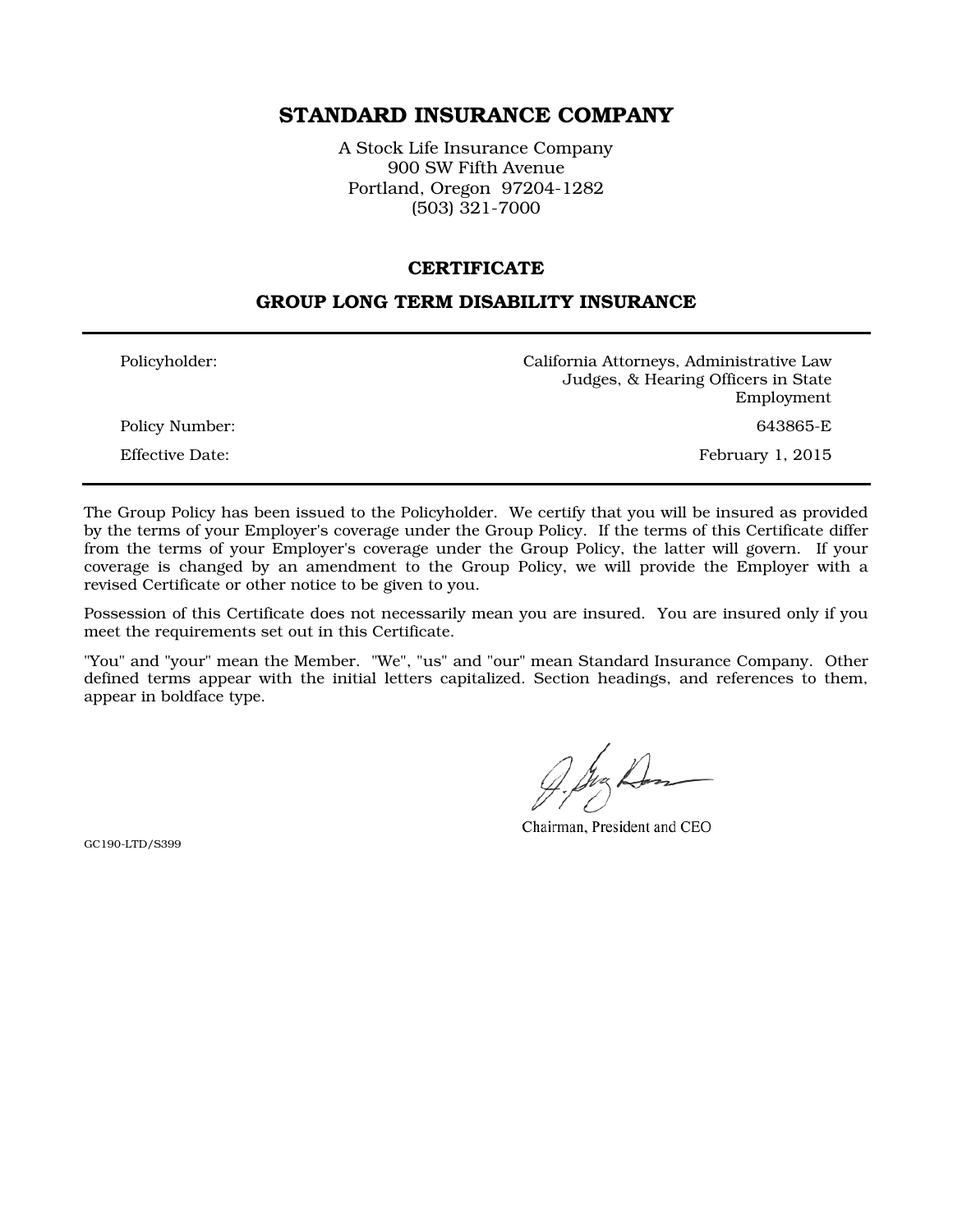# **Table of Contents**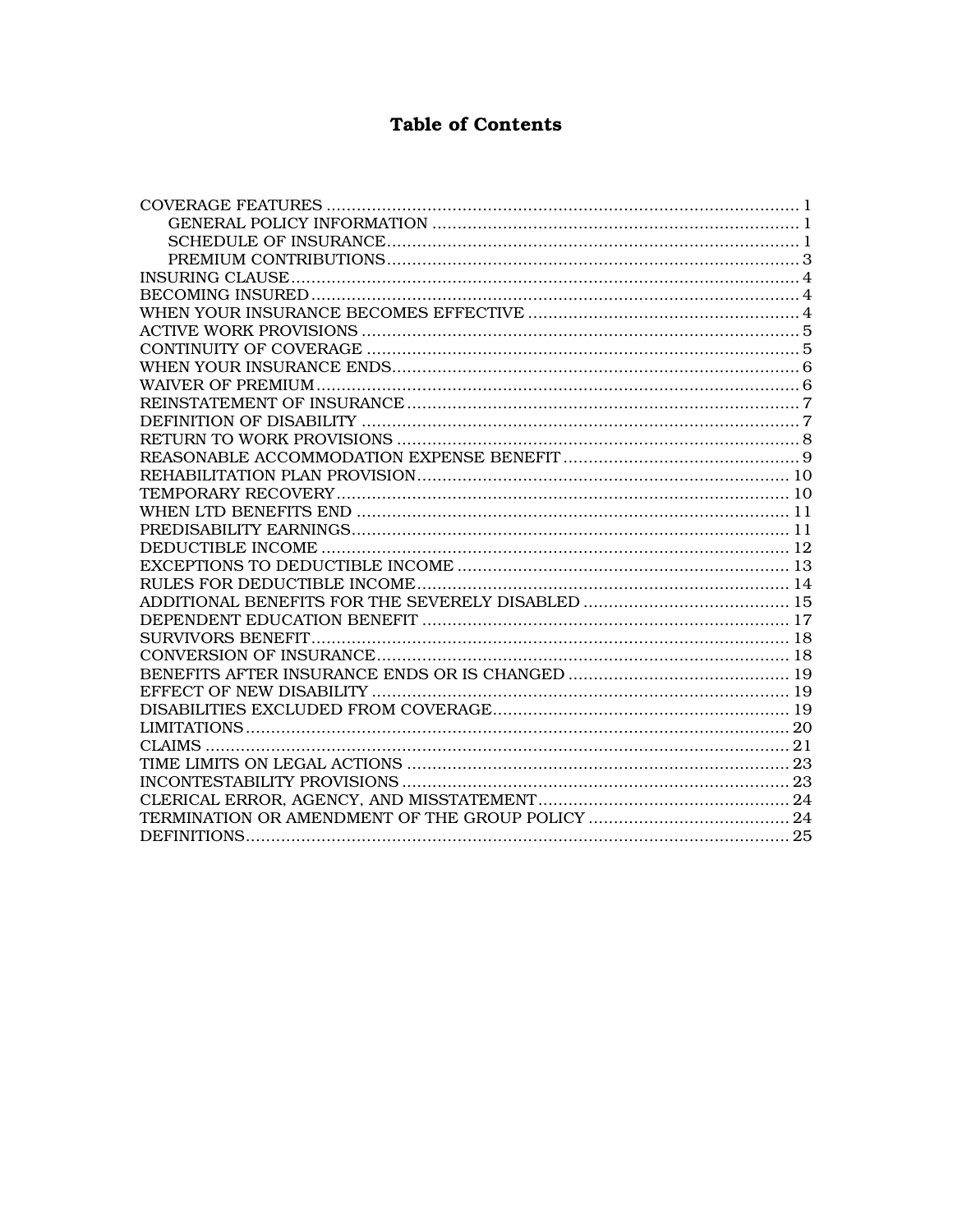### Index of Defined Terms

Active Work, Actively At Work, 5 Allowable Periods, 10 Any Occupation Period, 1 Assisted Living Benefit, 2, 15

Benefit Waiting Period, 2, 25

Child, 25 Class Definition, 1 Contributory, 25 CPI-W, 25

Deductible Income, 12 Dependent Education Benefit, 17 Domestic Partner, 26

Eligibility Waiting Period, 1 Eligible Student, 17 Employer, 25 Employer(s), 1 Evidence Of Insurability, 5

Group Policy, 25 Group Policy Effective Date, 1 Group Policy Number, 1

Hospital, 21

Indexed Predisability Earnings, 25 Injury, 25

L.L.C. Owner-Employee, 26 LTD Benefit, 26

Maximum Benefit Period, 3, 26

Maximum LTD Benefit, 2 Member, 1, 4 Mental Disorder, 21 Minimum LTD Benefit, 2

Noncontributory, 26

Own Occupation Period, 1

P.C. Partner, 26 Physical Disease, 26 Physician, 26 Policyholder, 1 Predisability Earnings, 11 Preexisting Condition (for Additional Benefits For The Severely Disabled), 17 Preexisting Condition means, 19 Pregnancy, 26 Prior Plan, 26

Reasonable Accommodation Expense Benefit, 9 Rehabilitation Plan, 10

Severe Cognitive Impairment, 17 Social Security Normal Retirement Age (SSNRA), 3 Spouse, 26 Substantial Supervision, 17 Survivors Benefit, 18

Temporary Recovery, 10

War, 16, 19 Work Earnings, 9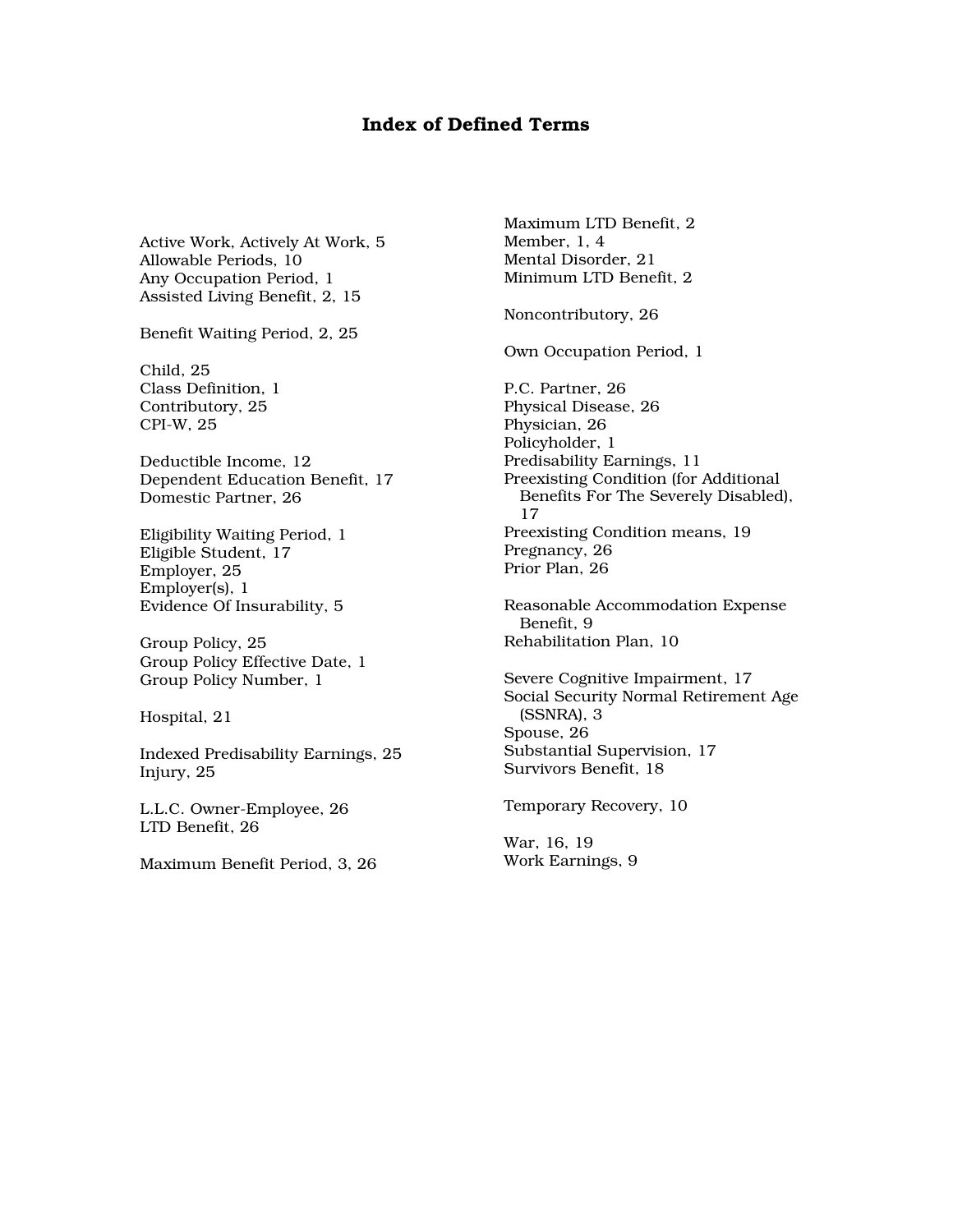# COVERAGE FEATURES

This section contains many of the features of your long term disability (LTD) insurance. Other provisions, including exclusions, limitations, and Deductible Income, appear in other sections. Please refer to the text of each section for full details. The Table of Contents and the Index of Defined Terms help locate sections and definitions.

#### GENERAL POLICY INFORMATION

| Group Policy Number:         | 643865-E                                                                                   |
|------------------------------|--------------------------------------------------------------------------------------------|
| Policyholder:                | California Attorneys, Administrative Law Judges, &<br>Hearing Officers in State Employment |
| $Emplover(s)$ :              | California Attorneys, Administrative Law Judges, &<br>Hearing Officers in State Employment |
| Group Policy Effective Date: | February $1, 2015$                                                                         |
| Policy Issued in:            | California                                                                                 |

Member means:

- 1. An active member in good standing of the Policyholder regularly working at least 30 hours each week for the Employer; and
- 2. A citizen or resident of the United States or Canada.

Member does not include a temporary or seasonal employee, a full-time member of the armed forces of any country, a leased employee, or an independent contractor.

Class Definition: None

### SCHEDULE OF INSURANCE

| <b>Eligibility Waiting Period:</b> | You are eligible on one of the following dates, but not<br>before the Group Policy Effective Date:                                                                                             |
|------------------------------------|------------------------------------------------------------------------------------------------------------------------------------------------------------------------------------------------|
|                                    | If you are a Member on the Group Policy Effective Date,<br>you are eligible on the first day of the calendar month<br>coinciding with or next following the date you become a<br>Member.       |
|                                    | If you become a Member after the Group Policy Effective<br>Date, you are eligible on the first day of the calendar<br>month coinciding with or next following the date you<br>become a Member. |

Eligibility Waiting Period means the period you must be a Member before you become eligible for insurance.

| Own Occupation Period: | The first 24 months for which LTD Benefits are paid.                                   |
|------------------------|----------------------------------------------------------------------------------------|
| Any Occupation Period: | From the end of the Own Occupation Period to the end of<br>the Maximum Benefit Period. |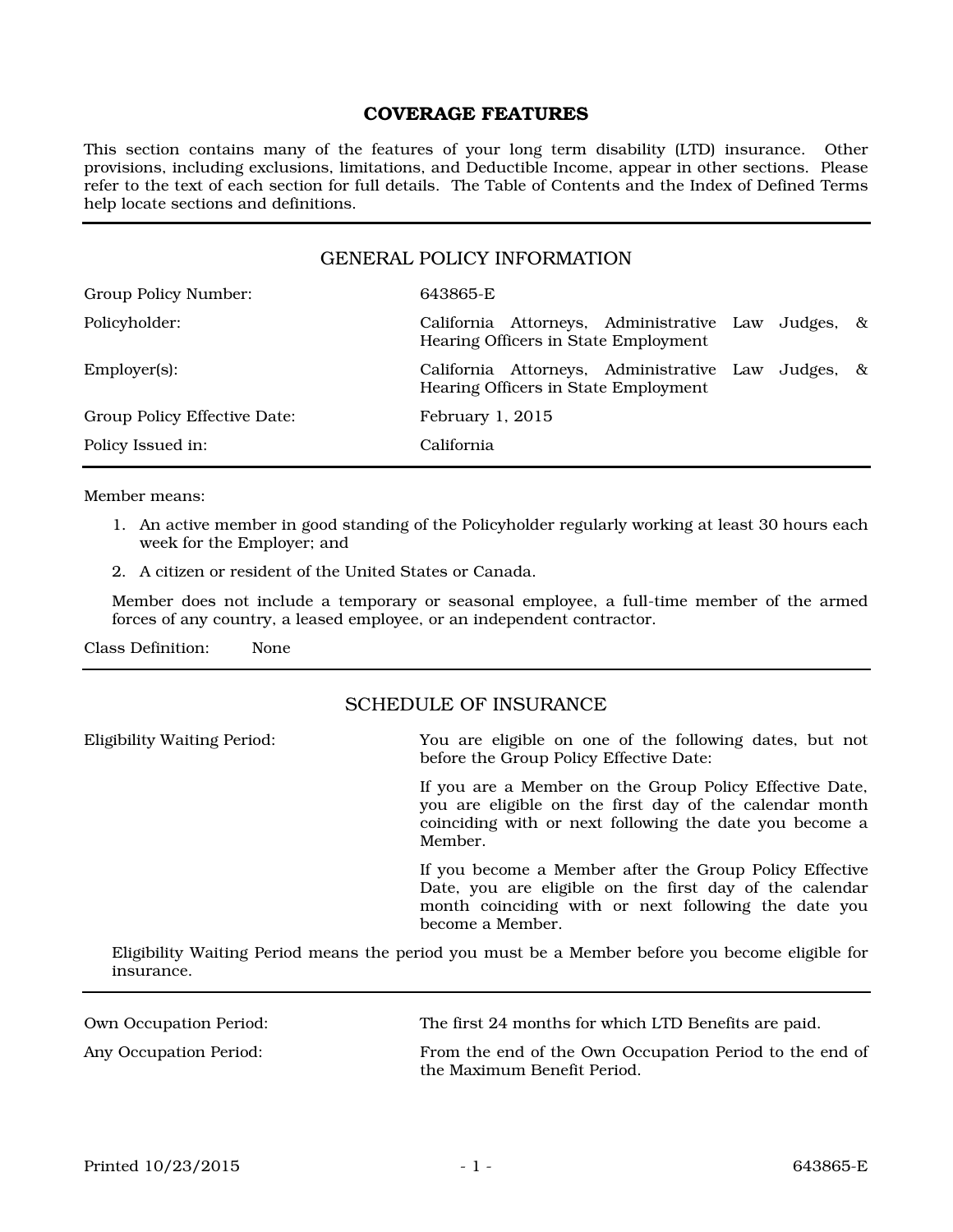| LTD Benefit:                    | You may apply for one of the following options:                                                                                                                                        |
|---------------------------------|----------------------------------------------------------------------------------------------------------------------------------------------------------------------------------------|
|                                 | Option 1: 50% of the first \$20,000 of your Predisability<br>Earnings, reduced by Deductible Income.                                                                                   |
|                                 | Option 2: 50% of the first \$20,000 of your Predisability<br>Earnings, reduced by Deductible Income.                                                                                   |
|                                 | Option 3: 60% of the first \$16,667 of your Predisability<br>Earnings, reduced by Deductible Income.                                                                                   |
|                                 | Option 4: 60% of the first \$16,667 of your Predisability<br>Earnings, reduced by Deductible Income.                                                                                   |
| Maximum:                        | \$10,000 before reduction by Deductible Income.                                                                                                                                        |
| Minimum:                        | \$100 or 15% of your LTD Benefit before reduction by<br>Deductible Income, whichever is greater.                                                                                       |
| <b>Benefit Waiting Period:</b>  | Option 1: 90 days.                                                                                                                                                                     |
|                                 | Option 2: 180 days.                                                                                                                                                                    |
|                                 | Option 3: 90 days.                                                                                                                                                                     |
|                                 | Option 4: 180 days.                                                                                                                                                                    |
|                                 |                                                                                                                                                                                        |
| <b>Assisted Living Benefit:</b> | Option 1: An additional 30% of the first \$20,000 of your<br>Predisability Earnings, but not to exceed \$5,000. The<br>Assisted Living Benefit is not reduced by Deductible<br>Income. |
|                                 | Option 2: An additional 30% of the first \$20,000 of your<br>Predisability Earnings, but not to exceed \$5,000. The<br>Assisted Living Benefit is not reduced by Deductible<br>Income. |
|                                 | Option 3: An additional 20% of the first \$16,667 of your<br>Predisability Earnings, but not to exceed \$3,333. The<br>Assisted Living Benefit is not reduced by Deductible<br>Income. |
|                                 | Option 4: An additional 20% of the first \$16,667 of your<br>Predisability Earnings, but not to exceed \$3,333. The<br>Assisted Living Benefit is not reduced by Deductible<br>Income. |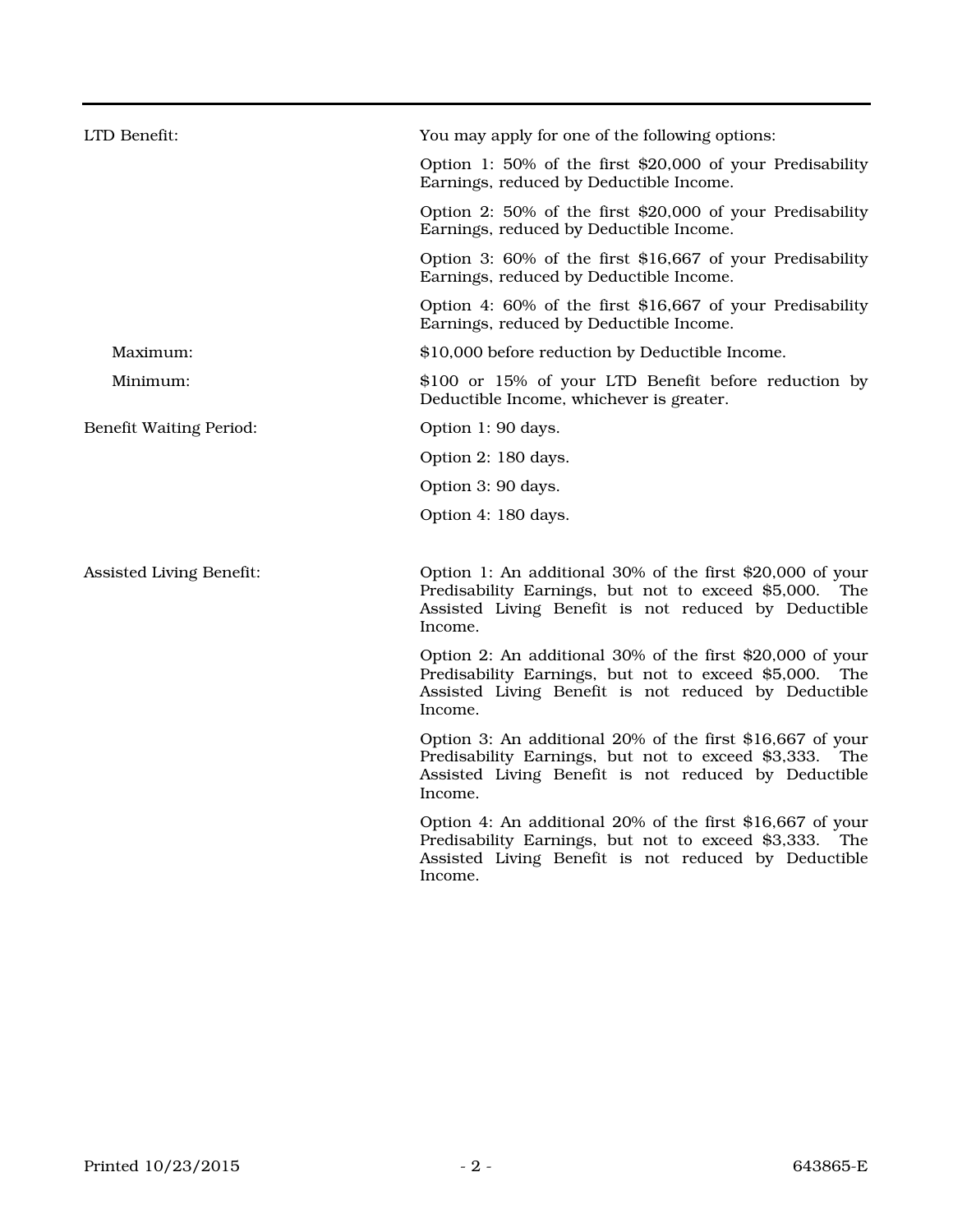| Maximum Benefit Period: |     | Determined by your age when Disability begins, as follows: |
|-------------------------|-----|------------------------------------------------------------|
|                         | Age | Maximum Benefit Period                                     |
|                         |     | longest.                                                   |
|                         |     |                                                            |
|                         |     |                                                            |
|                         |     |                                                            |
|                         |     |                                                            |
|                         |     |                                                            |
|                         |     |                                                            |
|                         |     |                                                            |
|                         |     |                                                            |
|                         |     |                                                            |

Social Security Normal Retirement Age (SSNRA) means your normal retirement age under the Federal Social Security Act, as amended.

# PREMIUM CONTRIBUTIONS

Insurance is: Contributory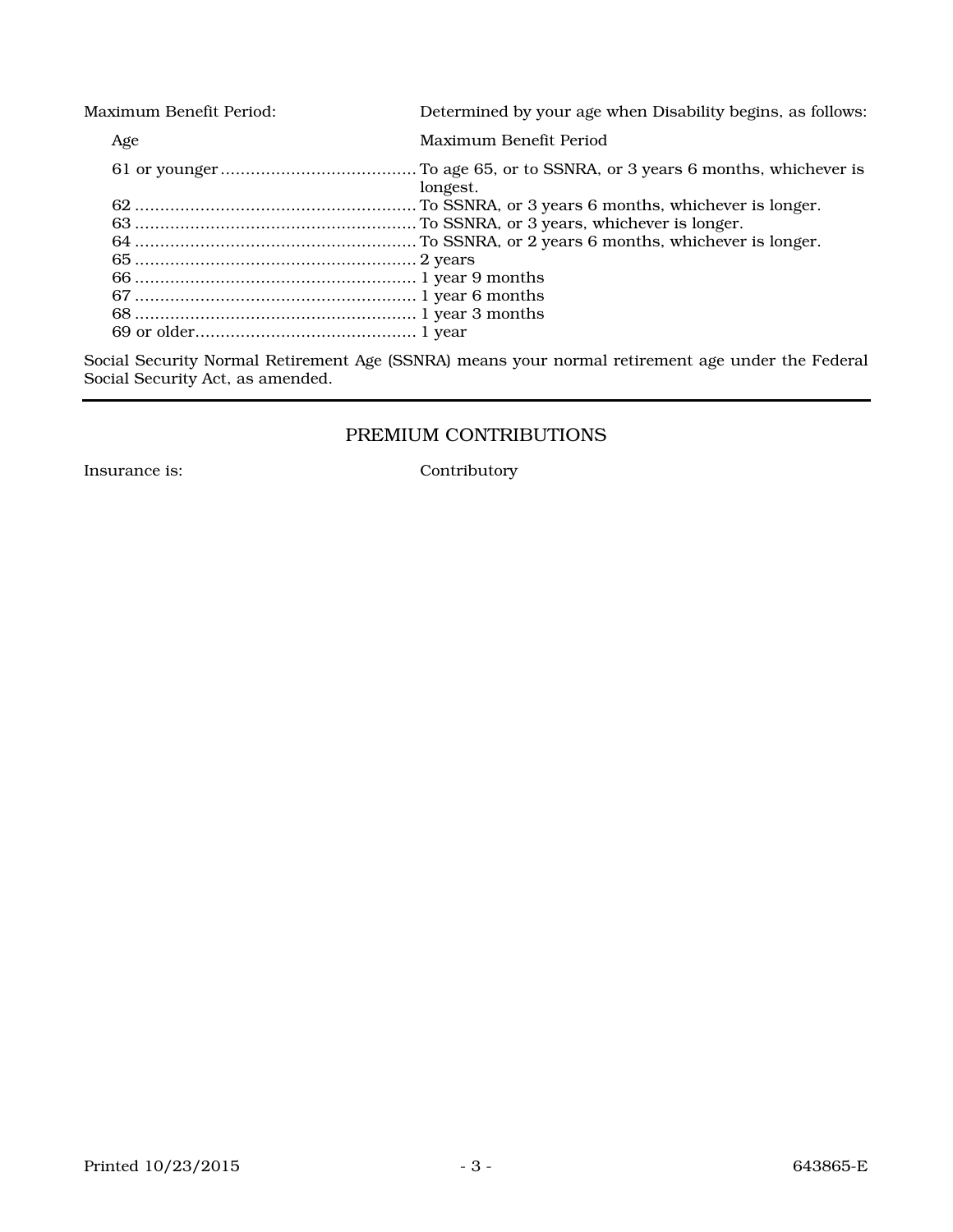### INSURING CLAUSE

If you become Disabled while insured under the Group Policy, we will pay LTD Benefits according to the terms of the Group Policy after we receive Proof Of Loss.

LT.IC.CA.1

### BECOMING INSURED

To become insured you must be a Member, complete your Eligibility Waiting Period, and meet the requirements in Active Work Provisions and When Your Insurance Becomes Effective.

You are a Member if you are:

- 1. An active member in good standing of the Policyholder regularly working at least 30 hours each week for the Employer;
- 2. A citizen or resident of the United States or Canada.

You are not a Member if you are a temporary or seasonal employee, a full-time member of the armed forces of any country, a leased employee, or an independent contractor.

Eligibility Waiting Period means the period you must be a Member before you become eligible for insurance. Your Eligibility Waiting Period is shown in the **Coverage Features.** 

(VAR MBR DEF) LT.BI.OT.1X

# WHEN YOUR INSURANCE BECOMES EFFECTIVE

A. When Insurance Becomes Effective

Subject to the **Active Work Provisions**, your insurance becomes effective as follows:

1. Insurance Subject To Evidence Of Insurability

Insurance subject to Evidence Of Insurability becomes effective on the date we approve your Evidence Of Insurability.

2. Insurance Not Subject To Evidence of Insurability

The **Coverage Features** states whether insurance is Contributory or Noncontributory.

a. Noncontributory Insurance

Noncontributory insurance not subject to Evidence Of Insurability becomes effective on the date you become eligible.

b. Contributory Insurance

You must apply in writing for Contributory insurance and agree to pay premiums. Contributory insurance not subject to Evidence Of Insurability becomes effective on:

- i. The date you become eligible if you apply on or before that date; or
- ii. The date you apply if you apply within 31 days after you become eligible.

Late application: Evidence Of Insurability is required if you apply more than 31 days after you become eligible.

- B. Takeover Provisions
	- 1. If you were insured under the Prior Plan on the day before the effective date of your Employer's coverage under the Group Policy, your Eligibility Waiting Period is waived on the effective date of your Employer's coverage under the Group Policy.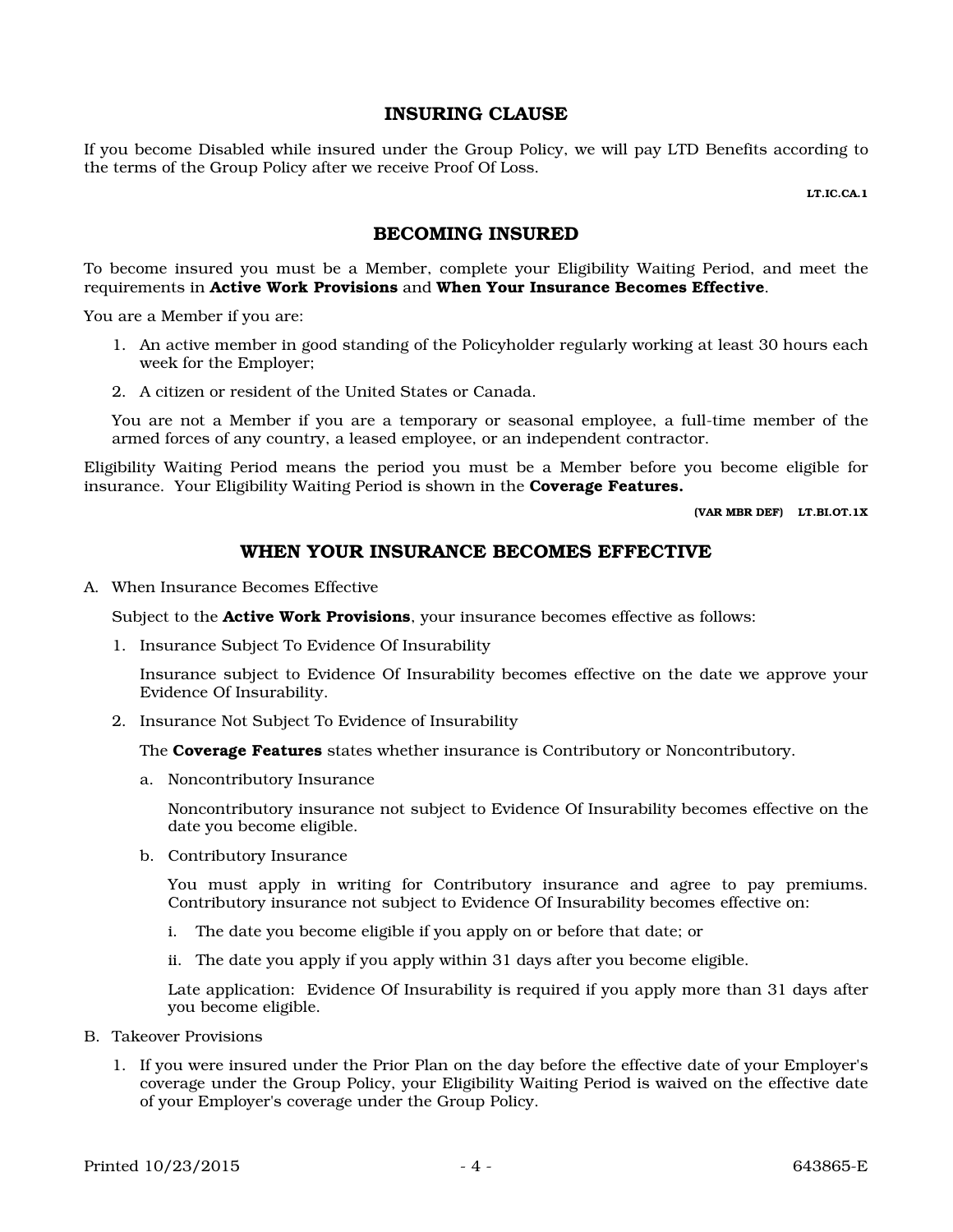- 2. You must submit satisfactory Evidence Of Insurability to become insured if you were eligible for insurance under the Prior Plan for more than 31 days but were not insured.
- C. Evidence Of Insurability Requirement

Evidence Of Insurability satisfactory to us is required:

- a. For late application for Contributory insurance.
- b. For Members eligible but not insured under the Prior Plan.
- c. For reinstatements if required.
- d. For becoming insured for any amount greater than the amount for which you were insured under the Prior Plan, if your insurance under the Prior Plan was limited because you did not provide evidence of insurability or because your evidence of insurability was not approved.
- e. For increases in insurance because of a plan change.

If you were eligible but not insured for Contributory coverage under the Prior Plan on the day before the Group Policy Effective Date, Evidence Of Insurability will not be required to become insured for Contributory insurance on the Group Policy Effective Date, provided you apply during the open enrollment period beginning December 15, 2014 and ending January 30, 2015. However, Evidence Of Insurability will not be waived if you were not insured for Contributory coverage because you previously submitted evidence of good health that was not approved by us.

Providing Evidence Of Insurability means you must:

- 1. Complete and sign our medical history statement;
- 2. Sign our form authorizing us to obtain information about your health;
- 3. Undergo a physical examination, if required by us, which may include blood testing; and
- 4. Provide any additional information about your insurability that we may reasonably require.

(VAR EOI\_PRIOR) LT.EF.OT.1X

# ACTIVE WORK PROVISIONS

A. Active Work Requirement

You must be capable of Active Work on the day before the scheduled effective date of your insurance or your insurance will not become effective as scheduled. If you are incapable of Active Work because of Physical Disease, Injury, Pregnancy or Mental Disorder on the day before the scheduled effective date of your insurance, your insurance will not become effective until the day after you complete one full day of Active Work as an eligible Member.

Active Work and Actively At Work mean performing with reasonable continuity the Substantial And Material Acts of your Own Occupation at your Employer's usual place of business.

B. Changes In Insurance

This Active Work requirement also applies to any increase in your insurance.

LT.AW.CA.1

# CONTINUITY OF COVERAGE

If your Disability is subject to the Preexisting Condition Exclusion, LTD Benefits will be payable if:

1. You were insured under the Prior Plan on the day before the effective date of your Employer's coverage under the Group Policy;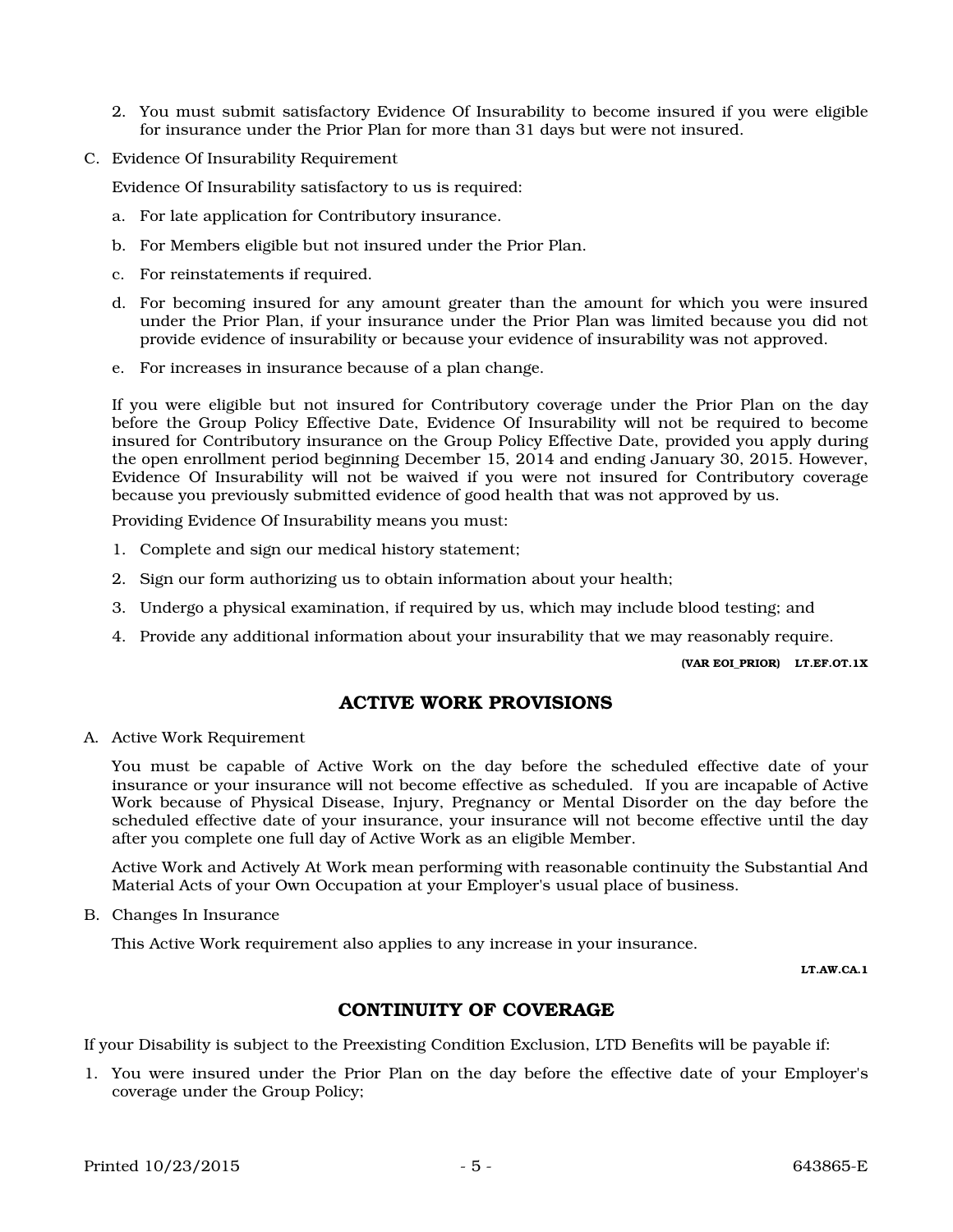- 2. You became insured under the Group Policy when your insurance under the Prior Plan ceased;
- 3. You were continuously insured under the Group Policy from the effective date of your insurance under the Group Policy through the date you became Disabled from the Preexisting Condition; and
- 4. Benefits would have been payable under the terms of the Prior Plan if it had remained in force, taking into account the preexisting condition exclusion, if any, of the Prior Plan.

For such a Disability, the amount of your LTD Benefit will be the lesser of:

- a. The monthly benefit that would have been payable under the terms of the Prior Plan if it had remained in force; or
- b. The LTD Benefit payable under the terms of the Group Policy, but without application of the Preexisting Condition Exclusion.

Your LTD Benefits for such a Disability will end on the earlier of the following dates:

- a. The date benefits would have ended under the terms of the Prior Plan if it had remained in force; or
- b. The date LTD Benefits end under the terms of the Group Policy.

(PX) LT.CC.OT.1

### WHEN YOUR INSURANCE ENDS

Your insurance ends automatically on the earliest of:

- 1. The date the last period ends for which a premium contribution was made for your insurance.
- 2. The date the Group Policy terminates.
- 3. The date your employment terminates.
- 4. The date you cease to be a Member. However, your insurance will be continued during the following periods when you are absent from Active Work, unless it ends under any of the above.
	- a. During the first 90 days of a temporary or indefinite administrative or involuntary leave of absence or sick leave, provided your Employer is paying you at least the same Predisability Earnings paid to you immediately before you ceased to be a Member. A period when you are absent from Active Work as part of a severance or other employment termination agreement is not a leave of absence, even if you are receiving the same Predisability Earnings.
	- b. During a leave of absence if continuation of your insurance under the Group Policy is required by a state-mandated family or medical leave act or law.
	- c. During any other temporary leave of absence approved by your Employer in advance and in writing and scheduled to last 30 days or less. A period of Disability is not a leave of absence.
	- d. During the Benefit Waiting Period.

LT.EN.OT.1

### WAIVER OF PREMIUM

We will waive payment of premium for your insurance while LTD Benefits are payable.

LT.WP.OT.1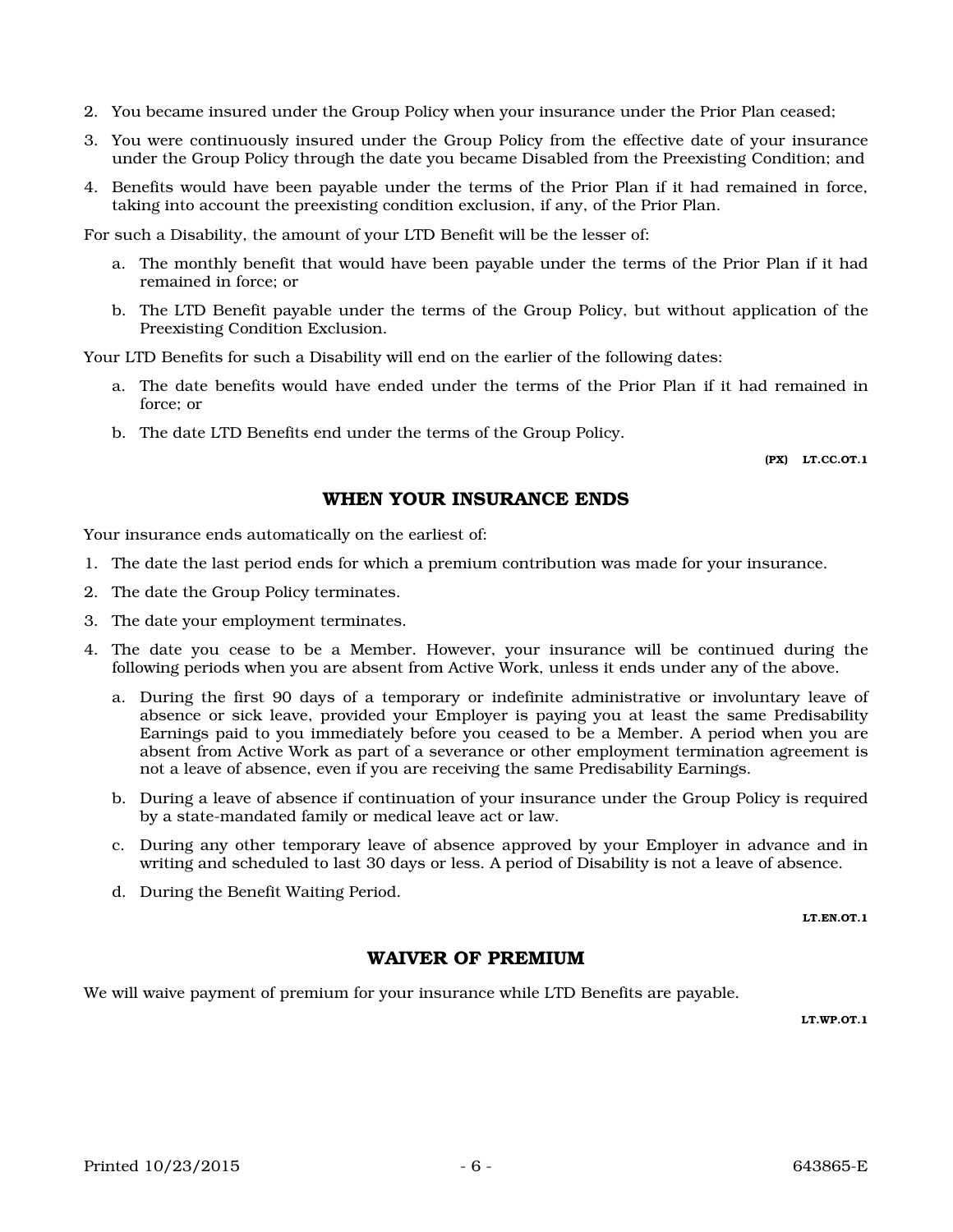### REINSTATEMENT OF INSURANCE

If your insurance ends, you may become insured again as a new Member. However, the following will apply:

- 1. If you cease to be a Member because of a covered Disability following the Benefit Waiting Period, your insurance will end; however, if you become a Member again immediately after LTD Benefits end, the Eligibility Waiting Period will be waived and, with respect to the condition(s) for which LTD Benefits were payable, the Preexisting Condition Exclusion will be applied as if your insurance had remained in effect during that period of Disability.
- 2. If your insurance ends because you cease to be a Member for any reason other than a covered Disability, and if you become a Member again within 90 days, the Eligibility Waiting Period will be waived.
- 3. If your insurance ends because you fail to make a required premium contribution, you must provide Evidence Of Insurability to become insured again.
- 4. If your insurance ends because you are on a federal or state-mandated family or medical leave of absence, and you become a Member again immediately following the period allowed, your insurance will be reinstated pursuant to the federal or state-mandated family or medical leave act or law.
- 5. The Preexisting Conditions Exclusion will be applied as if insurance had remained in effect in the following instances:
	- a. If you become insured again within 90 days.
	- b. If required by federal or state-mandated family or medical leave act or law and you become insured again immediately following the period allowed under the family or medical leave act or law.
- 6. In no event will insurance be retroactive.

LT.RE.OT.2

# DEFINITION OF DISABILITY

You are Disabled if you meet the following definitions during the periods they apply:

- A. Own Occupation Definition Of Disability.
- B. Any Occupation Definition Of Disability.
- A. Own Occupation Definition Of Disability

During the Benefit Waiting Period and the Own Occupation Period you are required to be Totally Disabled from your Own Occupation or Partially Disabled from your Own Occupation.

- 1. Total Disability Definition: You are Totally Disabled from your Own Occupation if, as a result of Physical Disease, Injury, Pregnancy or Mental Disorder, you are unable to perform with reasonable continuity the Substantial And Material Acts necessary to pursue your Own Occupation and you are not working in your Own Occupation.
- 2. Partial Disability Definition: You are Partially Disabled from your Own Occupation if you are not Totally Disabled and you are actually working in your Own Occupation but, as a result of Physical Disease, Injury, Pregnancy or Mental Disorder, you are unable to earn 80% or more of your Indexed Predisability Earnings.

Note: You are not Disabled from your Own Occupation merely because your right to perform your Own Occupation is restricted, including a restriction or loss of license. The loss of a professional license, occupational license, or certification does not, in itself, constitute Disability.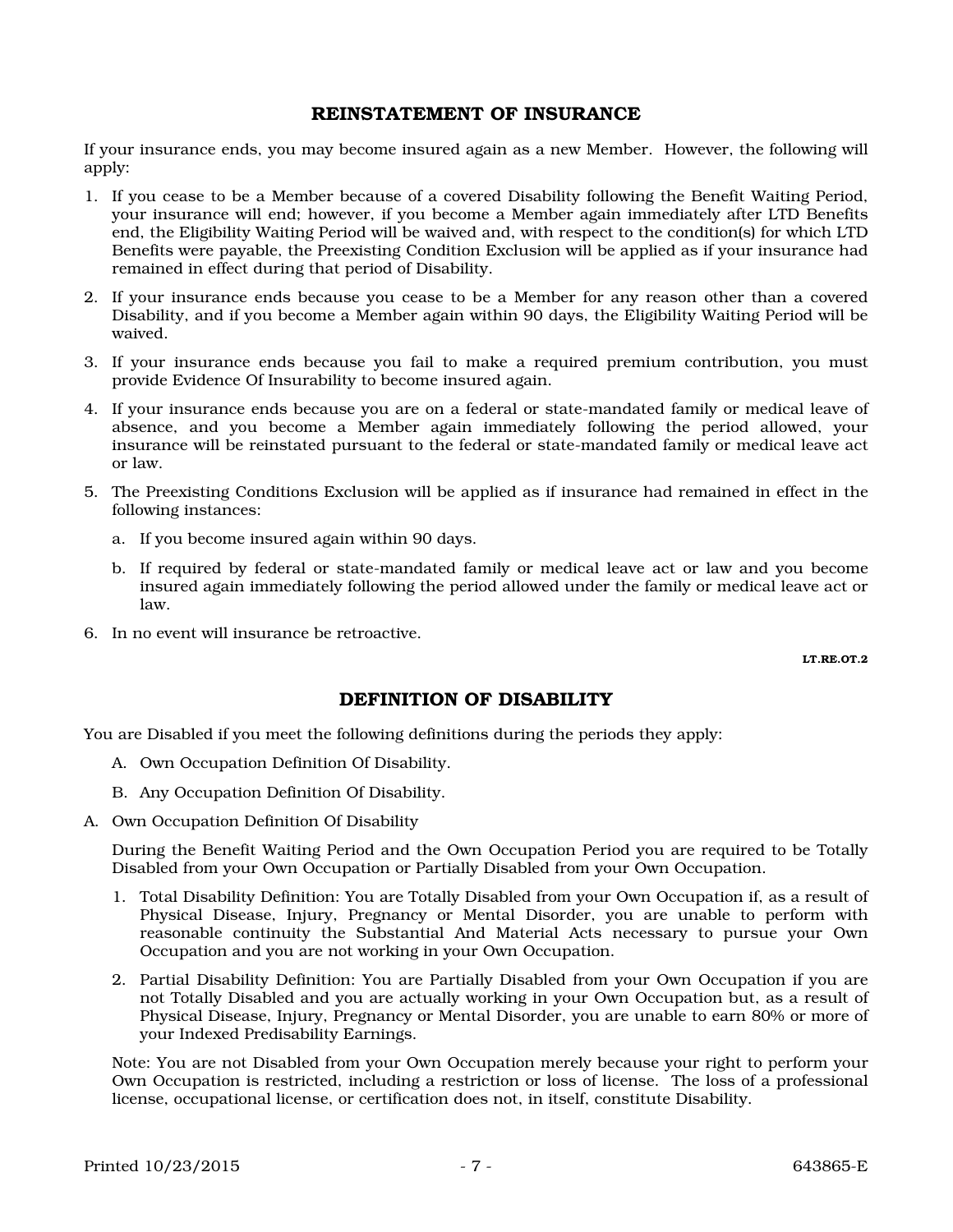During the Own Occupation Period you may work in another occupation while you meet the Own Occupation definition of Disability. However, your Work Earnings may be Deductible Income and LTD Benefits will end when your Work Earnings meet or exceed 80% of your Indexed Predisability Earnings. See Return To Work Provisions, Deductible Income, and When LTD Benefits End.

Own Occupation may be interpreted to mean the employment, business, trade or profession that involves the Substantial And Material Acts of the occupation you are regularly performing for your Employer when Disability begins. Own Occupation is not necessarily limited to the specific job you perform for your Employer.

Substantial And Material Acts means the important tasks, functions and operations generally required by employers from those engaged in your Own Occupation that cannot be reasonably omitted or modified. In determining what Substantial And Material Acts are necessary to pursue your Own Occupation, we will first look at the specific duties required by your job. If you are unable to perform one or more of these duties with reasonable continuity, we will then determine whether those duties are customarily required of other individuals engaged in your Own Occupation. If any specific, material duties required of you by your job differ from the material duties customarily required of other individuals engaged in your Own Occupation, then we will not consider those duties in determining what Substantial And Material Acts are necessary to pursue your Own Occupation

Your Own Occupation Period is shown in the **Coverage Features**.

B. Any Occupation Definition Of Disability

During the Any Occupation Period you are required to be Totally Disabled from all occupations or Partially Disabled.

- 1. Total Disability Definition: You are Totally Disabled from all occupations if, as a result of Physical Disease, Injury, Pregnancy or Mental Disorder, you are unable to engage with reasonable continuity in Any Occupation.
- 2. Partial Disability Definition: You are Partially Disabled if you are not Totally Disabled and you are actually working in an occupation but, as a result of Physical Disease, Injury, Pregnancy or Mental Disorder, you are unable to engage with reasonable continuity in that occupation or Any Occupation.

Any Occupation means all occupations or employment which you could reasonably be expected to perform satisfactorily in light of your age, education, training, experience, station in life, and physical and mental capacity that exists within any of the following locations: (i) a reasonable distance or travel time from your residence in light of the commuting practices of your community; or (ii) a distance or travel time equivalent to the distance or travel time you traveled to work before becoming Disabled; or (iii) the regional labor market, if you reside or resided prior to becoming Disabled in a metropolitan area.

Your Any Occupation Period is shown in the **Coverage Features**.

(OWN\_ANY) LT.DD.CA.1

# RETURN TO WORK PROVISIONS

#### A. Return To Work Incentive

You may serve your Benefit Waiting Period while working if you meet the Own Occupation Definition Of Disability.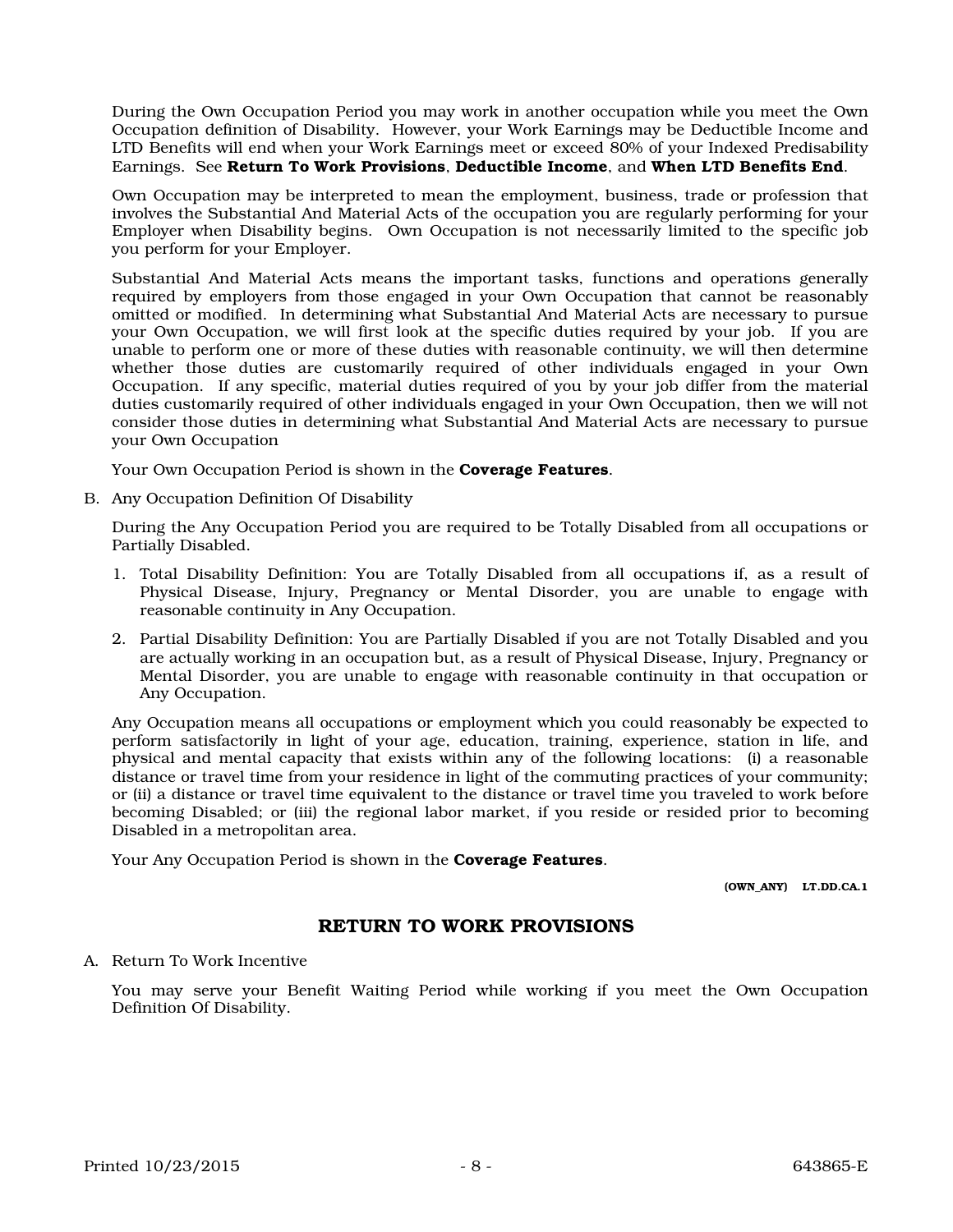You are eligible for the Return To Work Incentive on the first day you work after the Benefit Waiting Period if LTD Benefits are payable on that date. The Return To Work Incentive changes 12 months after that date, as follows:

- 1. During the first 12 months, your Work Earnings will be Deductible Income as determined in a., b. and c:
	- a. Determine the amount of your LTD Benefit as if there were no Deductible Income, and add your Work Earnings to that amount.
	- b. Determine 100% of your Indexed Predisability Earnings.
	- c. If a. is greater than b., the difference will be Deductible Income.
- 2. After those first 12 months, 50% of your Work Earnings will be Deductible Income.
- B. Work Earnings Definition

Work Earnings means your gross monthly earnings from work you perform while Disabled. Work Earnings includes:

- 1. Earnings from your Employer.
- 2. Earnings from any other employer or self employment for which you become employed after the date of your Disability.
- 3. Any increases, except regularly scheduled increases, in earnings from employment from any other employer or self employment in which you were engaged prior to the date of your Disability.
- 4. Any sick pay, vacation pay, annual or personal leave pay, severance pay, or other salary continuation earned or accrued while working.

Earnings from work you perform will be included in Work Earnings when you have the right to receive them. If you are paid in a lump sum or on a basis other than monthly, we will prorate your Work Earnings over the period of time to which they apply. If no period of time is stated, we will use a reasonable one.

In determining your Work Earnings we:

- 1. Will use the financial accounting method you use for income tax purposes, if you use that method on a consistent basis.
- 2. Will not be limited to the taxable income you report to the Internal Revenue Service.
- 3. May ignore expenses under section 179 of the IRC as a deduction from your gross earnings.
- 4. May ignore depreciation as a deduction from your gross earnings.
- 5. May adjust the financial information you give us in order to clearly reflect your Work Earnings.

If we determine that your earnings vary substantially from month to month, we may determine your Work Earnings by averaging your earnings over the most recent three-month period. LTD Benefits will end on the date your average Work Earnings over the last three months equal or exceed 80% of your Indexed Predisability Earnings.

(NO RESP) LT.RW.CA.1

# REASONABLE ACCOMMODATION EXPENSE BENEFIT

If you return to work in any occupation for any employer, not including self-employment, as a result of a reasonable accommodation made by such employer, we will pay that employer a Reasonable Accommodation Expense Benefit of up to \$25,000, but not to exceed the expenses incurred.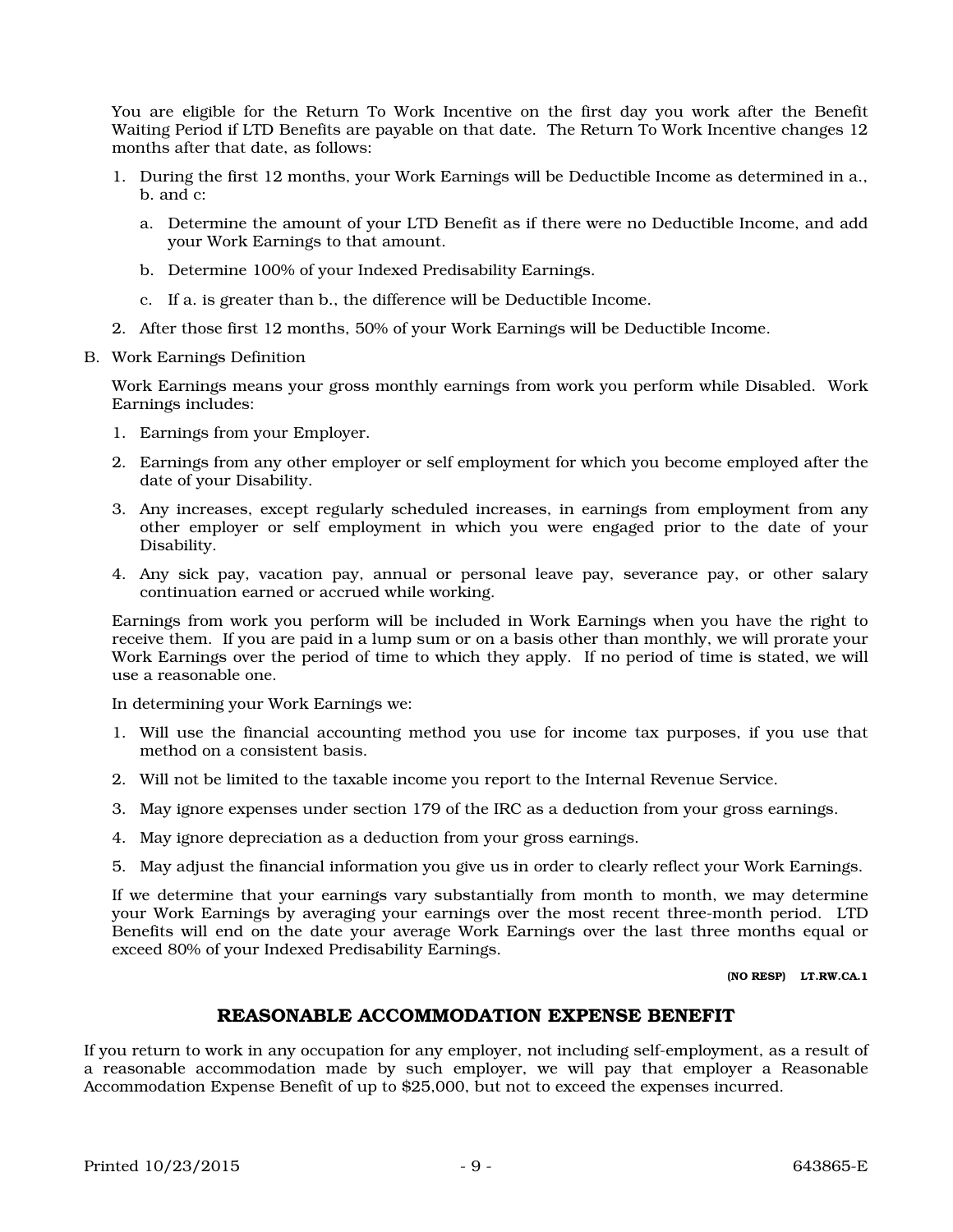The Reasonable Accommodation Expense Benefit is payable only if the reasonable accommodation is approved by us in writing prior to its implementation.

LT.RA.OT.1

# REHABILITATION PLAN PROVISION

While you are Disabled you may qualify to participate in a Rehabilitation Plan. Rehabilitation Plan means a written plan, program or course of vocational training or education that is intended to prepare you to return to work.

To participate in a Rehabilitation Plan you must apply on our forms or in a letter to us. The terms, conditions and objectives of the plan must be accepted by you and approved by us in advance. We have the sole discretion to approve your Rehabilitation Plan.

While you are participating in an approved Rehabilitation Plan, your LTD Benefit will be increased by 10% of your Predisability Earnings. Your LTD Benefit may not exceed the Maximum LTD Benefit shown in the **Coverage Features** as a result of this increase.

An approved Rehabilitation Plan may include our payment of some or all of the expenses you incur in connection with the plan, including:

- a. Training and education expenses.
- b. Family care expenses.
- c. Job-related expenses.
- d. Job search expenses.

(WITH REHAB INC BFT) LT.RH.OT.1

# TEMPORARY RECOVERY

You may temporarily recover from your Disability and then become Disabled again from the same cause or causes without having to serve a new Benefit Waiting Period. Temporary Recovery means you cease to be Disabled for no longer than the applicable Allowable Period. See Definition Of Disability.

- A. Allowable Periods
	- 1. During the Benefit Waiting Period: a total of 30 days of recovery.
	- 2. During the Maximum Benefit Period: 180 days for each period of recovery.
- B. Effect Of Temporary Recovery

If your Temporary Recovery does not exceed the Allowable Periods, the following will apply.

- 1. The Predisability Earnings used to determine your LTD Benefit will not change.
- 2. The period of Temporary Recovery will not count toward your Benefit Waiting Period, your Maximum Benefit Period or your Own Occupation Period.
- 3. No LTD Benefits will be payable for the period of Temporary Recovery.
- 4. No LTD Benefits will be payable after benefits become payable to you under any other disability insurance plan under which you become insured during your period of Temporary Recovery.
- 5. Except as stated above, the provisions of the Group Policy will be applied as if there had been no interruption of your Disability.

LT.TR.OT.1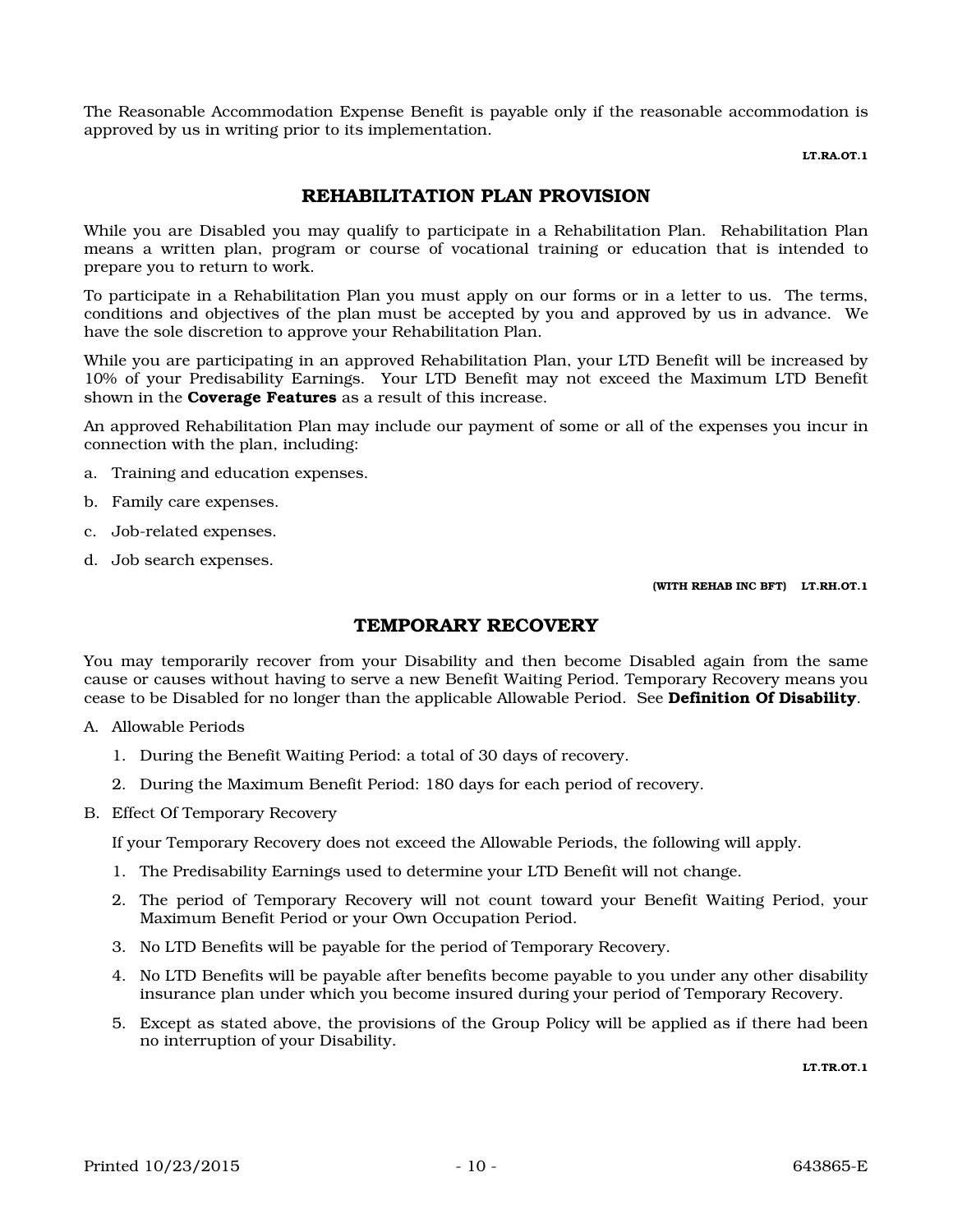### WHEN LTD BENEFITS END

Your LTD Benefits end automatically on the earliest of:

- 1. The date you are no longer Disabled.
- 2. The date your Maximum Benefit Period ends.
- 3. The date you die.
- 4. The date benefits become payable under any other LTD plan under which you become insured through employment during a period of Temporary Recovery.
- 5. The date you fail to provide proof of continued Disability and entitlement to LTD Benefits.
- 6. The date your Work Earnings equal or exceed 80% of your Indexed Predisability Earnings.

LT.BE.CA.1

# PREDISABILITY EARNINGS

Your Predisability Earnings will be based on your earnings in effect on your last full day of Active Work. However, if you are a Partner, L.L.C. Owner-Employee, Sole Proprietor or S-Corporation Shareholder, your Predisability Earnings will be based on your Employer's prior tax year or the Policyholder's prior tax year if you are a P.C. Partner. Any subsequent change in your earnings after that last day of Active Work will not affect your Predisability Earnings.

A. Partners, P.C. Partners, L.L.C. Owner-Employees, Sole Proprietors and S-Corporation Shareholders

If you are a Partner, L.L.C. Owner-Employee, Sole Proprietor or S-Corporation Shareholder, Predisability Earnings means your average monthly compensation from your Employer during the Employer's prior tax year. If you are a P.C. Partner, Predisability Earnings means the average monthly compensation received by your professional corporation from the Policyholder during the Policyholder's prior tax year. Your average monthly compensation is determined by adding the following amounts as reported on the applicable Schedule K-1, Schedule C, Form W-2 or S-Corporation federal income tax return, and dividing by 12 (or by the number of months you were a Partner, P.C. Partner, L.L.C. Owner-Employee, Sole Proprietor or S-Corporation Shareholder if less than 12):

- 1. Your ordinary income (loss) from trade or business activity(ies).
- 2. Your guaranteed payments, if you are a Partner.
- 3. Your net profit (loss) from business.
- 4. Your compensation (as an officer), salary, or wages, if you are an S-Corporation Shareholder.

If you were not a Partner, P.C. Partner, L.L.C. Owner-Employee, Sole Proprietor or S-Corporation Shareholder during the entire prior tax year, your Predisability Earnings will be your average monthly compensation for your period as a Partner, P.C. Partner, L.L.C. Owner-Employee, Sole Proprietor or S-Corporation Shareholder.

#### B. All Other Members

Predisability Earnings means your monthly rate of earnings from your Employer, including:

1. Shift differential pay.

Predisability Earnings does not include:

- 1. Bonuses.
- 2. Commissions.
- 3. Overtime pay.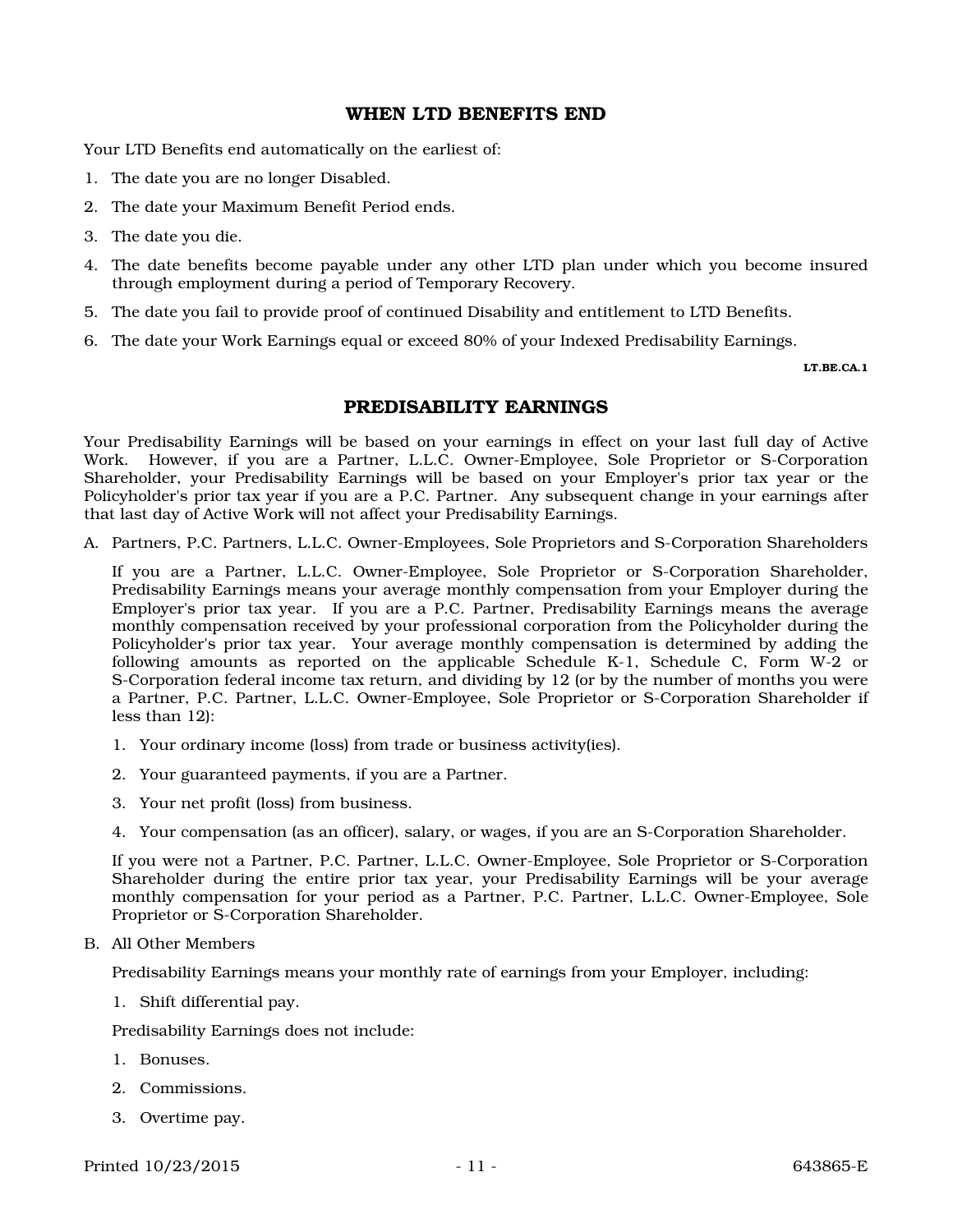4. Any other extra compensation.

If you are paid on an annual contract basis, your monthly rate of earnings is one-twelfth (1/12th) of your annual contract salary.

If you are paid hourly, your monthly rate of earnings is based on your hourly pay rate multiplied by the number of hours you are regularly scheduled to work per month, but not more than 173 hours. If you do not have regular work hours, your monthly rate of earnings is based on the average number of hours you worked per month during the preceding 12 calendar months (or during your period of employment if less than 12 months), but not more than 173 hours.

C. All Members

Predisability Earnings includes:

- 1. Contributions you make through a salary reduction agreement with your Employer to:
	- a. An Internal Revenue Code (IRC) Section  $401(k)$ ,  $403(b)$ ,  $408(k)$ ,  $408(p)$ , or  $457$  deferred compensation arrangement; or
	- b. An executive nonqualified deferred compensation arrangement.
- 2. Amounts contributed to your fringe benefits according to a salary reduction agreement under an IRC Section 125 plan.

Predisability Earnings does not include:

- 1. Your Employer's contributions on your behalf to any deferred compensation arrangement or pension plan; or
- 2. Stock options or stock bonuses.

(K1\_REG NO COM\_NO STOCK) LT.PD.OT.1

#### DEDUCTIBLE INCOME

#### Subject to Exceptions To Deductible Income, Deductible Income means:

- 1. Sick pay, annual or personal leave pay, severance pay, or other salary continuation, including donated amounts, (but not vacation pay) paid to you by your Employer.
- 2. Your Work Earnings, as described in the Return To Work Provisions.
- 3. Any amount you receive or are entitled to receive because of your disability, including amounts for partial or total disability, whether permanent, temporary, or vocational, under any of the following:
	- a. A workers' compensation law;
	- b. The Jones Act;
	- c. Maritime Doctrine of Maintenance, Wages, or Cure;
	- d. Longshoremen's and Harbor Worker's Act; or
	- e. Any similar act or law.
- 4. Any amount you, your Spouse, or your child under age 18 receive or are entitled to receive because of your Disability or you receive because of your retirement under:
	- a. The Federal Social Security Act;
	- b. The Canada Pension Plan;
	- c. The Quebec Pension Plan;
	- d. The Railroad Retirement Act; or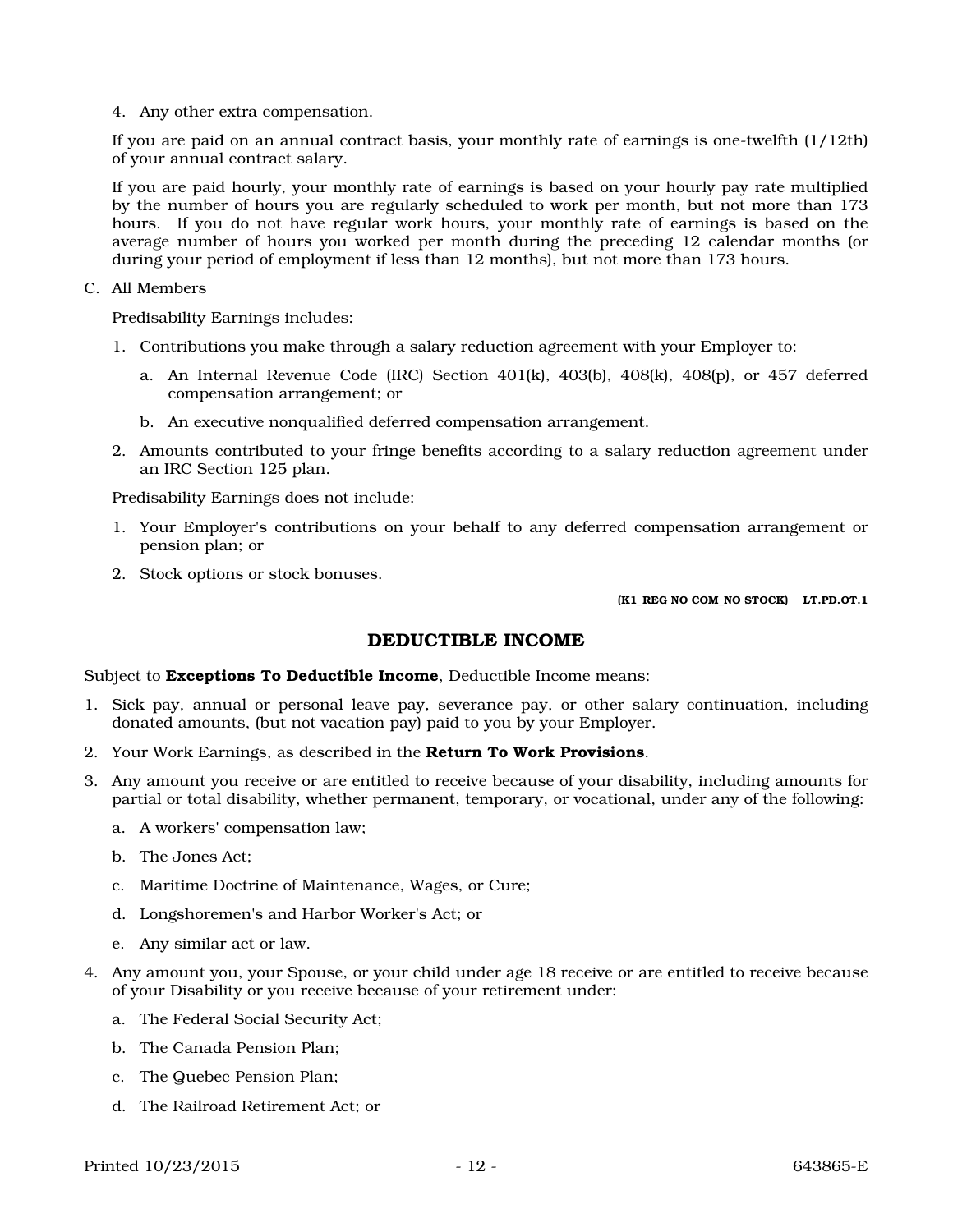e. Any similar plan or act.

Amounts that are entitled to be received will be deducted in accordance with the Estimating and Deducting section of Rules For Deductible Income.

Full offset: Both the primary benefit (the benefit awarded to you) and dependents benefit are Deductible Income.

Benefits your Spouse or a child receives or are entitled to receive because of your Disability are Deductible Income regardless of marital status, custody, or place of residence. The term "child" has the meaning given in the applicable plan or act.

- 5. Any amount you receive or are entitled to receive because of your disability under any state disability income benefit law or similar law.
- 6. Any amount you receive because of your disability under any other group insurance coverage, as determined below:
	- a. Determine the amount of your LTD Benefit as if there were no Deductible Income, add the amount you receive from any other insurance coverage because of your Disability.
	- b. Determine 80% of your Indexed Predisability Earnings.
	- c. If a. is greater than b., the difference will be Deductible Income.
- 7. Any amount you receive or are entitled to receive because of your Disability or amount you receive because of your retirement under your Employer's retirement plan, including a public employee retirement system, a state teacher retirement system, and a plan arranged and maintained by a union or employee association for the benefit of its members.

Retirement benefits received will not include amounts rolled over or transferred to any eligible retirement plan as defined by the Internal Revenue Code.

- 8. Any earnings or compensation included in Predisability Earnings which you receive or have a right to receive while LTD Benefits are payable.
- 9. Any amount you receive under any unemployment compensation law or similar act or law.
- 10. Any amount of third party liability payments you receive by judgment, settlement or otherwise (less attorneys' fees).
- 11. Any amount you receive by compromise, settlement, or other method as a result of a claim for any of the above, whether disputed or undisputed.

#### (SL CHOICE\_CA DOM\_DEP ED\_GRP OTHR OFFST\_PUB\_WITH 3RD) LT.DI.CA.1

### EXCEPTIONS TO DEDUCTIBLE INCOME

Deductible Income does not include:

- 1. Any cost of living increase in any Deductible Income other than Work Earnings, if the increase becomes effective while you are Disabled and while you are eligible for the Deductible Income.
- 2. Reimbursement for hospital, medical, or surgical expense.
- 3. Reasonable attorneys fees incurred in connection with a claim for Deductible Income.
- 4. Benefits from any individual disability insurance policy.
- 5. Early retirement benefits under the Federal Social Security Act which are not actually received.
- 6. Group credit or mortgage disability insurance benefits.
- 7. Accelerated death benefits paid under a life insurance policy.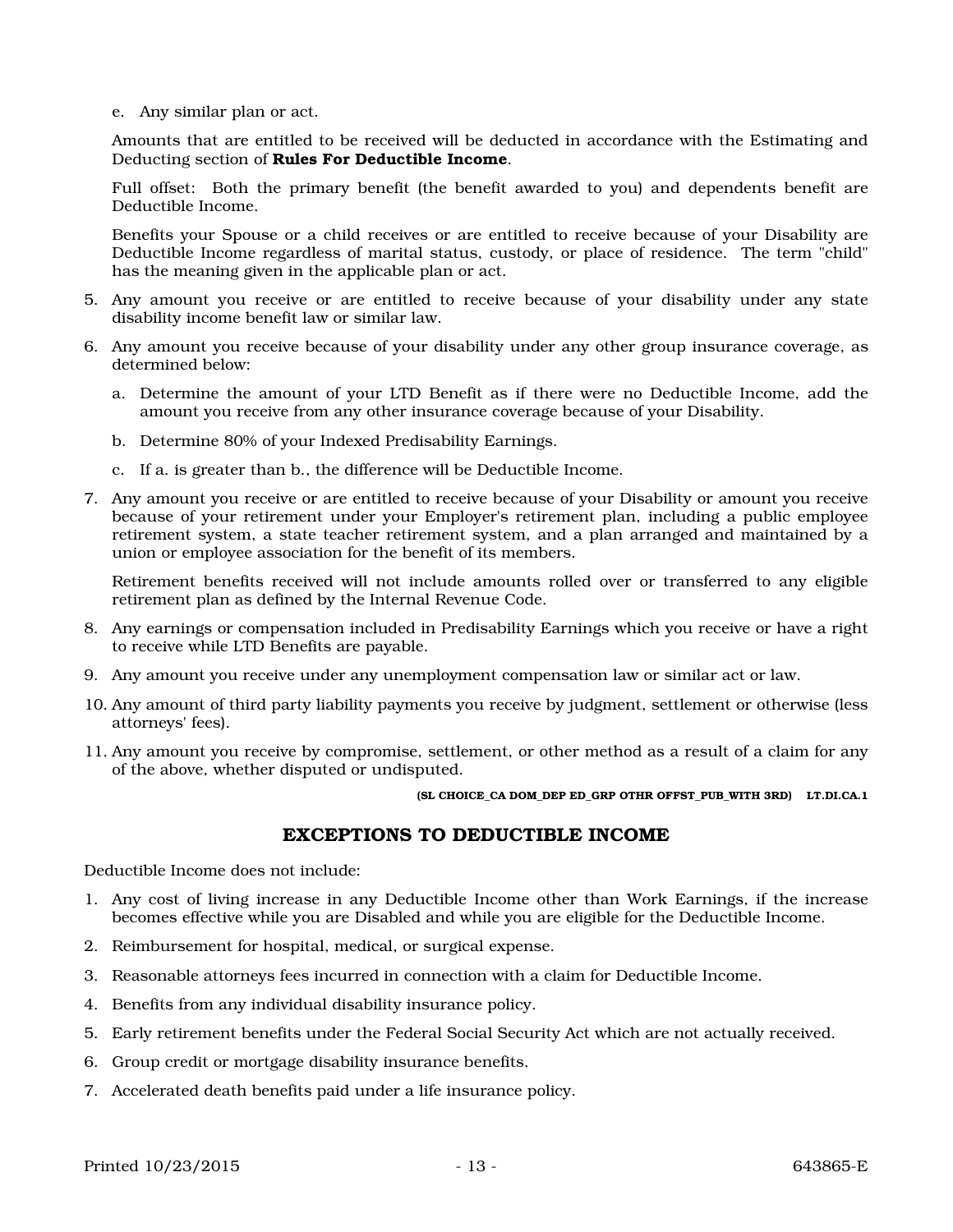- 8. Benefits from the following:
	- a. Profit sharing plan.
	- b. Thrift or savings plan.
	- c. Deferred compensation plan.
	- d. Plan under IRC Section 401(k), 408(k), 408(p), or 457.
	- e. Individual Retirement Account (IRA).
	- f. Tax Sheltered Annuity (TSA) under IRC Section 403(b).
	- g. Stock ownership plan.
	- h. Keogh (HR-10) plan.
	- i. Retirement plan under a professional service corporation with respect to principals.
- 9. California Workers' Compensation benefits for permanent total or permanent partial disability.

#### (PUB\_PROF\_WITH OTHR OFFST) LT.ED.CA.1

# RULES FOR DEDUCTIBLE INCOME

A. Monthly Equivalents

Each month we will determine your LTD Benefit using the Deductible Income for the same monthly period, even if you actually receive the Deductible Income in another month.

If you are paid Deductible Income in a lump sum or by a method other than monthly, we will determine your LTD Benefit using a prorated amount. Except as provided below, we will use the period of time to which the Deductible Income applies. If no period of time is stated, we will use a reasonable one.

If you receive a lump sum refund, withdrawal or distribution of contributions and earnings from your Employer's retirement plan, we will determine your LTD Benefit using a lifetime monthly annuity amount, with no survivor income. The annuity will be based on the amount you receive, and on the life expectancy of a person your age on the later of:

- a. The date the lump sum is paid; and
- b. The date LTD Benefits become payable.

For amounts under a workers' compensation law, the Jones Act, the Maritime Doctrine of Maintenance, Wages or Cure, the Longshoremen's and Harbor Worker's Act, or any similar act or law, the period of time used to prorate the amount cannot exceed the first to occur of the following:

- a. The date you reach age 65, or the end of the Maximum Benefit Period, if later; and
- b. The end of the stated period.
- B. Your Duty To Pursue Deductible Income

You must pursue Deductible Income for which you may be entitled. We may ask for written documentation of your pursuit of Deductible Income. You must provide it within 60 days after we mail you our request.

C. Estimating And Deducting

For any item of Deductible Income that includes amounts you, your Spouse, or your child are entitled to receive, we may reduce your LTD Benefit by the amount we estimate you would be entitled to receive if:

1. You have failed to pursue the Deductible Income with reasonable diligence;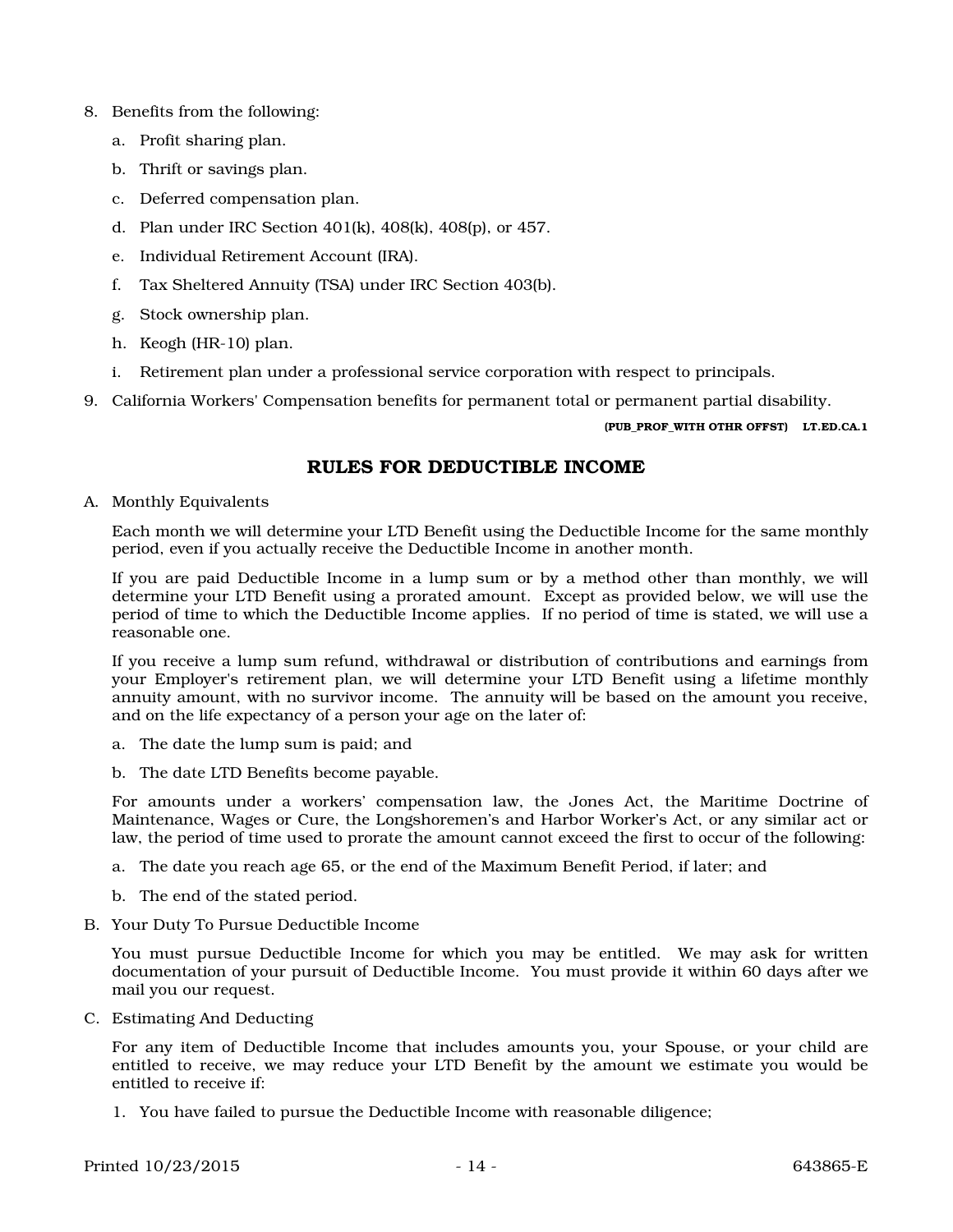- 2. We have a reasonable, good faith belief that you are entitled to the Deductible Income; and
- 3. We are able to reasonably estimate the amount that would be payable.

We will not estimate and deduct amounts with respect to a claim for Deductible Income that is pending, so long as you continue to pursue the claim with reasonable diligence.

- D. Retirement Benefits
	- 1. Early retirement benefits will be Deductible Income only if you elect early retirement, or if early retirement would not reduce your accrued annuity or pension benefits.
	- 2. Retirement benefits received will not include amounts rolled over or transferred to any eligible retirement plan as defined in the Internal Revenue Code.
- E. Pending Deductible Income

We will not deduct pending Deductible Income until it becomes payable. You must notify us of the amount of the Deductible Income when it is approved. You must repay us for the resulting overpayment of your claim.

F. Overpayment Of Claim

We will notify you of the amount of any overpayment of your claim under any group disability insurance policy issued by us. You must immediately repay us. You will not receive any LTD Benefits until we have been repaid in full. In the meantime, any LTD Benefits paid, including the Minimum LTD Benefit, will be applied to reduce the amount of the overpayment. We may charge you interest at the legal rate for any overpayment which is not repaid within 30 days after we first mail you notice of the amount of the overpayment.

LT.RU.CA.1

# ADDITIONAL BENEFITS FOR THE SEVERELY DISABLED

A. Assisted Living Benefit

If you meet the requirements in 1 through 3 below, we will pay Assisted Living Benefits according to the terms of the Group Policy after we receive Proof Of Loss.

Assisted Living Benefit Requirements

- 1. You are Disabled and LTD Benefits are payable to you.
- 2. While you are Disabled:
	- a. You are confined to a Nursing Home or residential care facility and have been in residence there for at least 30 days as a result of Physical Disease or Injury; or
	- b. You require Substantial Supervision for your health or safety due to Severe Cognitive Impairment as a result of Physical Disease or Injury.
- 3. The condition in 2.a or 2.b above is expected to last 90 days or more as certified by a Physician in the appropriate specialty.
- B. Amount Of The Assisted Living Benefit

See the **Coverage Features** for the amount of the Assisted Living Benefit.

C. Becoming Insured For Assisted Living Benefits

You are eligible for Assisted Living Benefit coverage if you are insured for LTD insurance. Subject to the **Active Work Provision**, your Assisted Living Benefit coverage becomes effective on the date your LTD insurance becomes effective.

D. Payment Of Assisted Living Benefits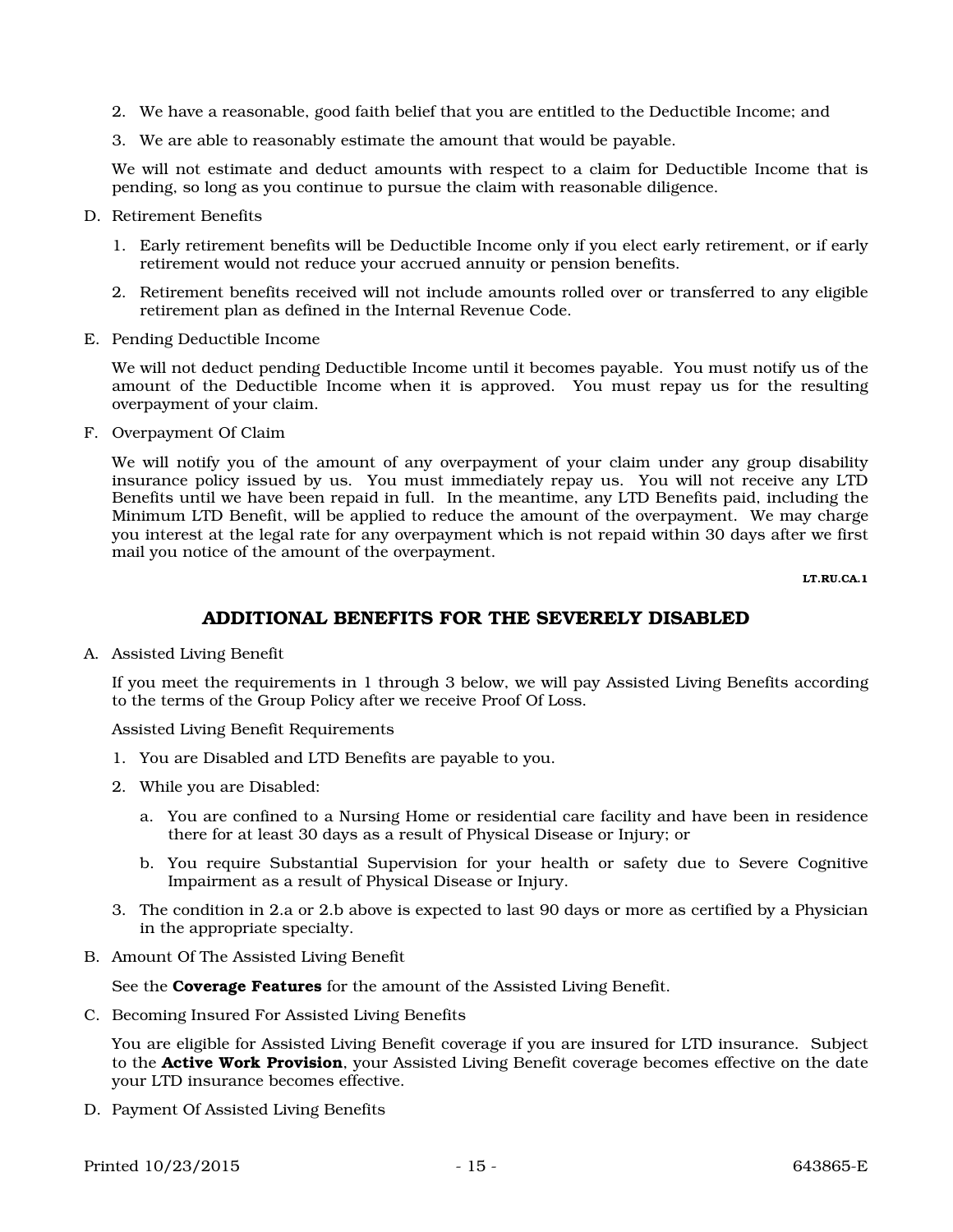We will pay Assisted Living Benefits within 90 days after Proof Of Loss is satisfied. Your Assisted Living Benefits will be paid to you at the same time LTD Benefits are payable.

E. When Assisted Living Benefits End

Assisted Living Benefits end automatically on the earliest of:

- a. The date you no longer meet the requirements in item A. above.
- b. The date your LTD Benefits end.
- F. When Assisted Living Benefits Coverage Ends

Assisted Living Benefit coverage ends automatically on the earliest of:

- 1. The date your LTD insurance ends.
- 2. The date Assisted Living Benefit coverage terminates under the Group Policy.
- G. Assisted Living Benefits After Insurance Ends Or Is Changed

Your right to receive Assisted Living Benefits will not be affected by the occurrence of the events described in 1 or 2 below that become effective after you become Disabled.

- 1. Termination or amendment of the Group Policy or your Employer's coverage under the Group Policy.
- 2. Termination of Assisted Living Benefit coverage while the Group Policy or your Employer's coverage under the Group Policy remains in force.
- H. Time Limits On Filing Proof Of Loss

Proof Of Loss for the Assisted Living Benefit must be provided within 90 days after the date the confinement to a Nursing Home or residential care facility or the Severe Cognitive Impairment begins. If that is not possible, it must be provided as soon as reasonably possible, but not later than one year after that 90-day period.

If Proof Of Loss is filed outside these time limits, the claim will be denied. These limits will not apply while the claimant lacks legal capacity.

I. Conversion

Assisted Living Benefit coverage may not be converted under the **Conversion Of Insurance** provision.

J. Exclusions and Limitations

No Assisted Living Benefit will be paid for any period when you are confined for any reason in a penal or correctional institution.

No Assisted Living Benefit will be paid if the confinement to a Nursing Home or residential care facility or your Severe Cognitive Impairment is caused or contributed to by:

- 1. War or any act of War. War means declared or undeclared war, whether civil or international, and any substantial armed conflict between organized forces of a military nature.
- 2. Any intentionally self-inflicted Injury.
- 4. Use of alcohol, alcoholism, use of any drug, including hallucinogens, or drug addiction..
- 5. A Preexisting Condition.

For purposes of the Assisted Living Benefit, Preexisting Condition means: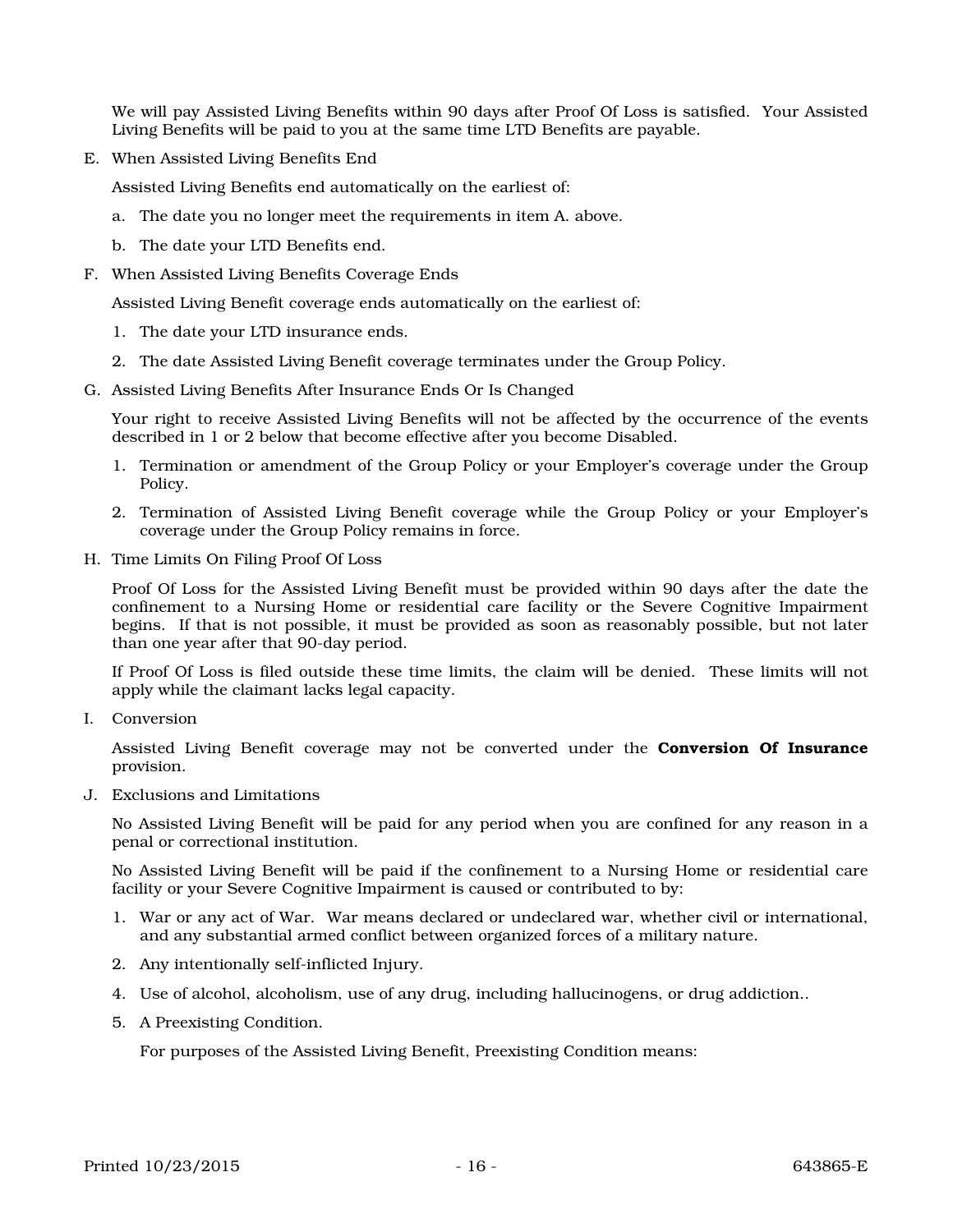- a. A diagnosed mental or physical condition for which you have received medical treatment, care or have taken prescribed medication during the 365 day period just before your Assisted Living Benefit coverage is effective; or
- b. A mental or physical condition, whether diagnosed or undiagnosed,
	- i. For which you have received medical treatment, care or services or have taken prescribed medication at any time during the 365 day period just before your Assisted Living Benefit coverage is effective; or
	- ii. Which caused symptoms at any time during the 365 day period just before your Assisted Living Benefit coverage is effective for which a prudent person would usually seek medical treatment, care or services.

This exclusion will not apply after the Assisted Living Benefit coverage has been continuously in effect for a period of 24 months, if after that period you have been Actively At Work for at least one full day.

- 6. A Mental Disorder.
- 7. Committing or attempting to commit a felony.
- K. Definitions

1. Severe Cognitive Impairment means a loss or deterioration in intellectual capacity that is (a) comparable to (and includes) Alzheimer's disease and similar forms of irreversible dementia, and (b) is measured by clinical evidence and standardized tests approved by us that reliably measure impairment in (i) short-term or long-term memory, (ii) orientation as to people, places, or time, and (iii) deductive or abstract reasoning. Severe Cognitive Impairment does not include loss or deterioration as a result of a Mental Disorder.

2. Substantial Supervision means continual supervision (which may include cueing by verbal prompting, gestures, or other demonstrations) by another person that is necessary to protect you from threats to your health or safety (such as may result from wandering).

(ALB\_CNVRSN) LT.XB.CA.1

# DEPENDENT EDUCATION BENEFIT

A. Dependent Education Benefit Requirements

We will pay a Dependent Education Benefit if you meet all of the requirements below:

- 1. You are Disabled and LTD Benefits are payable to you.
- 2. You have an Eligible Student.

Eligible Student means:

- 1. Your Child, who is registered and in full-time attendance at an accredited educational institution beyond high school.
- 2. Your Spouse, who is registered and in full-time attendance at an accredited educational institution beyond high school for the purpose of obtaining employment or increasing earnings.

For each Eligible Student, written proof of registration and full-time attendance must be submitted at the start of each term or semester and as often as we may reasonably require thereafter.

B. Dependent Education Benefit Amount

The amount of the Dependent Education Benefit will be \$150 per month for each Eligible Student. We will not pay more than a total of \$600 per month for all Eligible Students.

C. Payment Of Dependent Education Benefits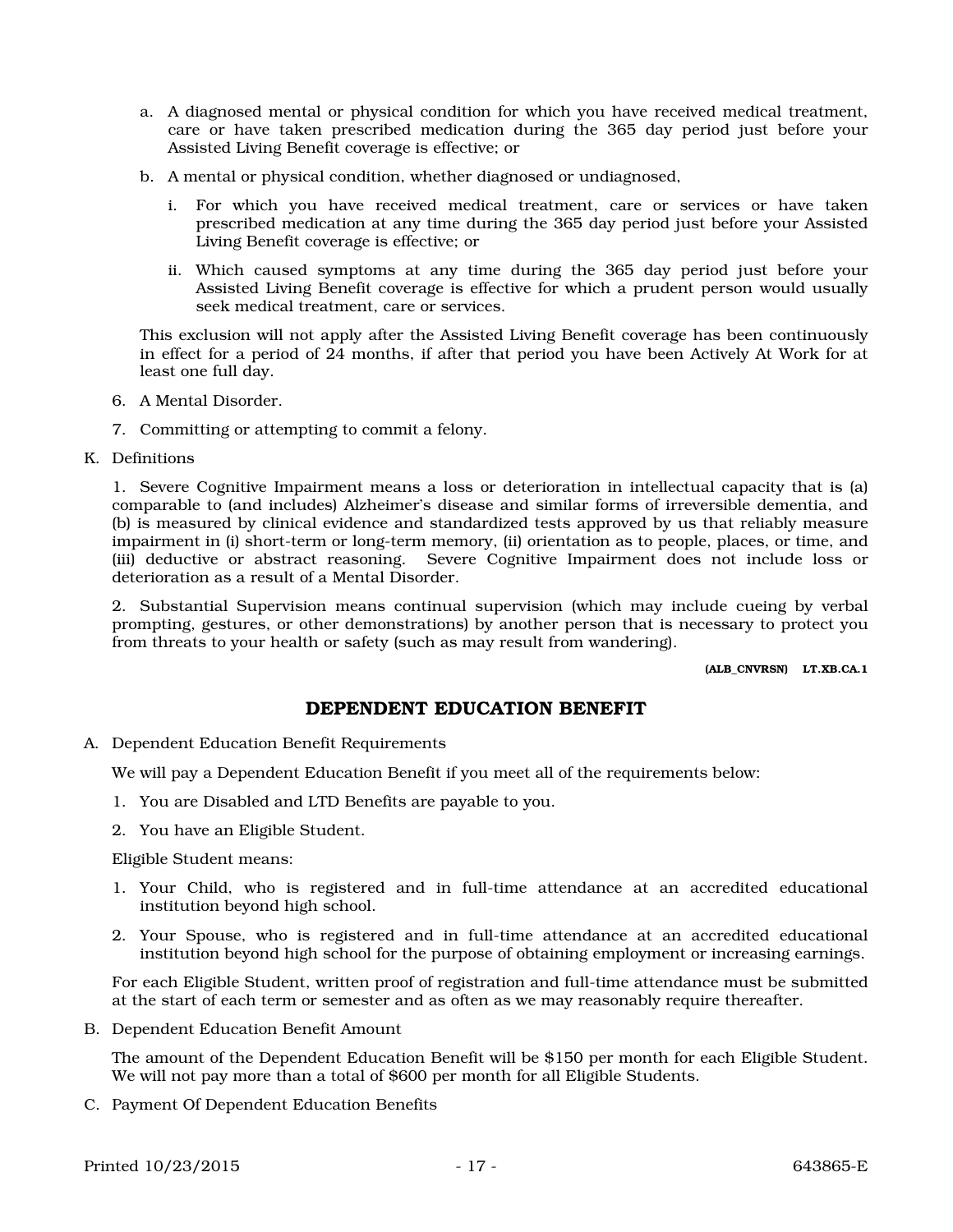Dependent Education Benefits will be paid directly to you at the end of each month you qualify for them. The Dependent Education Benefit will first be applied to reduce any overpayment of your claim. If LTD Benefits are payable to both you and your Spouse, we will pay a Dependent Education Benefit for either you or your Spouse, but not both. The Dependent Education Benefit is payable for a maximum of 24 months for each Eligible Student. The Dependent Education Benefit ends when you no longer meet the requirements in item A. above.

D. Conversion

The Dependent Education Benefit may not be converted under the **Conversion Of Insurance** provision.

(CONV REF) LT.DE.CA.1

### SURVIVORS BENEFIT

If you die while LTD Benefits are payable, and on the date you die you have been continuously Disabled for at least 180 days, we will pay a Survivors Benefit according to 1 through 4 below.

- 1. The Survivors Benefit is a lump sum equal to 3 times your LTD Benefit without reduction by Deductible Income.
- 2. The Survivors Benefit will first be applied to reduce any overpayment of your claim.
- 3. The Survivors Benefit will be paid to any one or more of the following:
	- a. Your surviving Spouse;
	- b. Your surviving unmarried children, including adopted children, under age 25;
	- c. Your surviving Spouse's unmarried children, including adopted children, under age 25; or
	- d. Any person providing the care and support of any person listed in a., b., or c. above.
- 4. No Survivors Benefit will be paid if you are not survived by any person listed in a., b., or c. above.

(MULTPL\_DOM\_DEP ED) LT.SB.CA.1

### CONVERSION OF INSURANCE

Conversion Of Insurance Benefit

When your insurance ends, you may buy LTD conversion insurance if you meet 1 through 5 below.

- 1. Your insurance ends for a reason other than:
	- a. Termination or amendment of the Group Policy;
	- b. Your failure to make a required premium contribution; or
	- c. Your retirement.
- 2. You were continuously insured under your Employer's long term disability insurance plan for at least one year as of the date your insurance ended.
- 3. You are not Disabled on the date your insurance ends.
- 4. You are a citizen or resident of the United States or Canada.
- 5. You must apply in writing and pay the first premium to us within 31 days after your insurance ends.

The maximum LTD conversion insurance benefit you may select is the smallest of:

1. \$4,000 (however, if you provide satisfactory Evidence Of Insurability, this upper limit is \$8,000);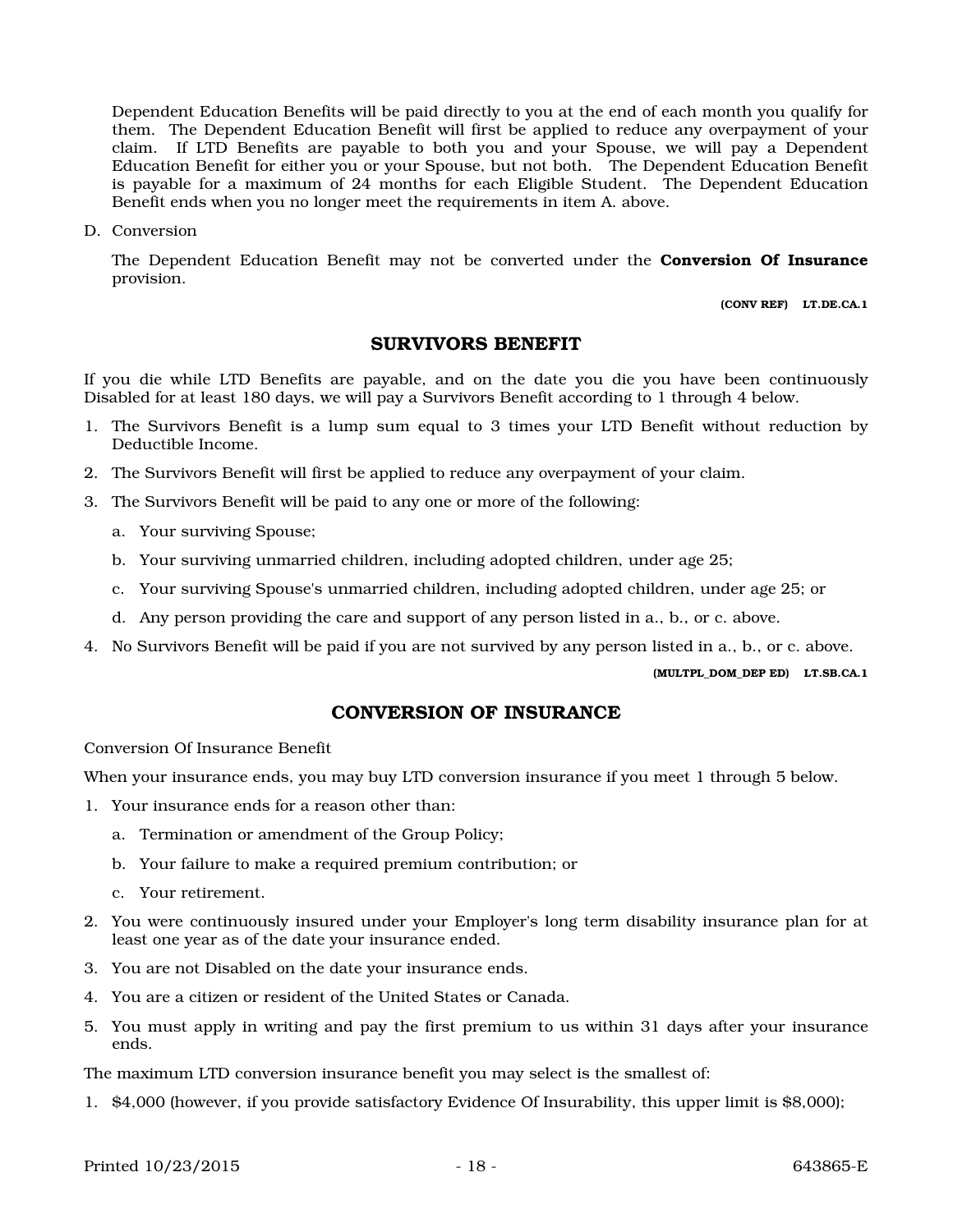Printed 10/23/2015 - 19 - 19 - 19 - 643865-E

you had no Deductible Income. The maximum LTD conversion insurance benefit is reduced by deductible income. The certificate we

2. 60% of your insured Predisability Earnings on the date your insurance ended; and

will issue to you when your LTD conversion insurance becomes effective will contain other provisions which will also differ from the Group Policy.

3. The LTD Benefit payable if you had become Disabled on the day before your insurance ended and

LT.CV.OT.2

# BENEFITS AFTER INSURANCE ENDS OR IS CHANGED

During each period of continuous Disability, we will pay LTD Benefits according to the terms of the Group Policy in effect on the date you become Disabled. Your right to receive LTD Benefits will not be affected by:

- 1. Any amendment to the Group Policy that is effective after you become Disabled.
- 2. Termination of the Group Policy after you become Disabled.

LT.BA.OT.1

# EFFECT OF NEW DISABILITY

If a period of Disability is extended by a new cause while LTD Benefits are payable, LTD Benefits will continue while you remain Disabled. However, 1 and 2 apply.

- 1. LTD Benefits will not continue beyond the end of the original Maximum Benefit Period.
- 2. The Disabilities Excluded From Coverage and Limitations sections will apply to the new cause of Disability.

LT.ND.CA.1

# DISABILITIES EXCLUDED FROM COVERAGE

A. War

You are not covered for a Disability caused or contributed to by War or any act of War. War means declared or undeclared war, whether civil or international, and any substantial armed conflict between organized forces of a military nature.

B. Intentionally Self-Inflicted Injury

You are not covered for a Disability caused or contributed to by an intentionally self-inflicted Injury, while sane or insane.

- C. Preexisting Condition
	- 1. Definition

Preexisting Condition means:

- a. A diagnosed mental or physical condition for which you have received medical treatment, care or services or have taken prescribed medication at any time during the 365 day period just before your insurance becomes effective; or
- b. A mental or physical condition, whether diagnosed or undiagnosed,
	- (i) For which you have received medical treatment, care or services or have taken prescribed medication at any time during the 365 day period just before your insurance becomes effective, or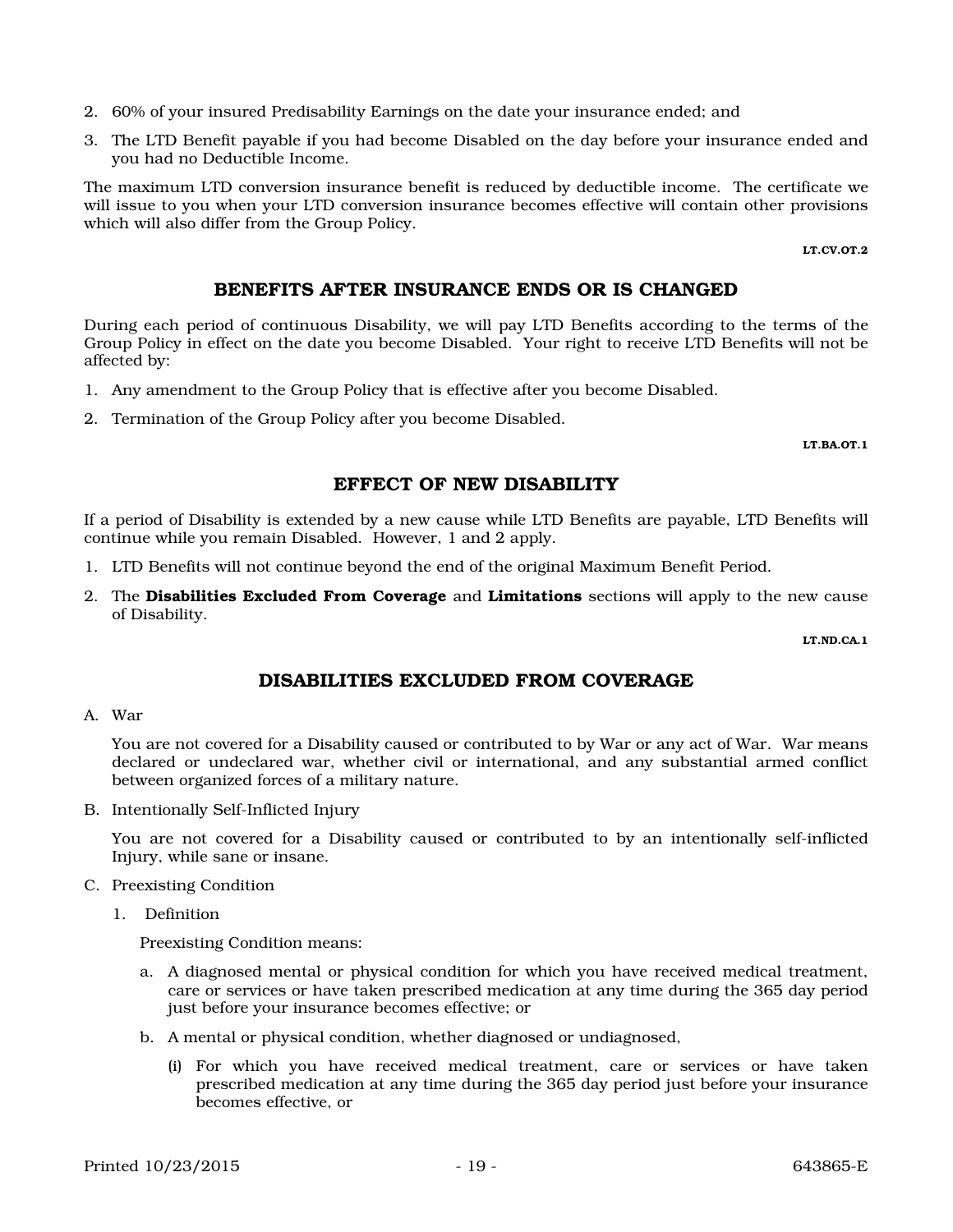(ii) Which caused symptoms at any time during the 365 day period just before your insurance becomes effective for which a prudent person would usually seek medical treatment, care or services,

and which was misrepresented or not disclosed in your application or medical history statement.

2. Exclusion

You are not covered for a Disability caused or substantially contributed to by a Preexisting Condition or medical or surgical treatment of a Preexisting Condition unless, on the date you become Disabled, you:

- a. Have been continuously insured under the Group Policy for 24 months and have been Actively At Work for at least one full day after that 24 months; or
- b. Have been continuously insured under the Group Policy for a 12-month Treatment Free Period without having done any of the following in connection with the Preexisting Condition:
	- i. Received medical treatment, care or services;
	- ii. Taken prescribed medications.
- D. Violent Or Criminal Conduct

You are not covered for a Disability caused or contributed to by your committing or attempting to commit an assault or felony, or actively participating in a violent disorder or riot. Actively participating does not include being at the scene of a violent disorder or riot while performing your official duties.

(WITH PRUDNT\_TFP) LT.XD.CA.1

### LIMITATIONS

A. Care Of A Physician

During the Benefit Waiting Period, you must be receiving care by a Physician which is appropriate for the condition or conditions causing the Disability. No LTD Benefits will be paid for any period of Disability when you are not receiving care by a Physician which is appropriate for the condition or conditions causing the Disability. Appropriate care is the treatment a patient would make a reasonable decision to accept after duly considering the opinions of medical professionals. This limitation will not apply after you reach your maximum point of recovery.

B. Rehabilitation Program

No LTD Benefits will be paid for any period of Disability when you are not participating in good faith in a plan, program or course of medical treatment or vocational training or education approved by us unless your Disability prevents you from participating.

C. Foreign Residency

Payment of LTD Benefits is limited to 12 months for each period of continuous Disability while you reside outside of the United States or Canada.

D. Imprisonment

No LTD Benefits will be paid for any period of Disability when you are confined for any reason in a penal or correctional institution.

E. Mental Disorder

Payment of LTD Benefits is limited to 24 months during your entire lifetime for a Disability caused or contributed to by a Mental Disorder. However, if you are confined in a Hospital at the end of the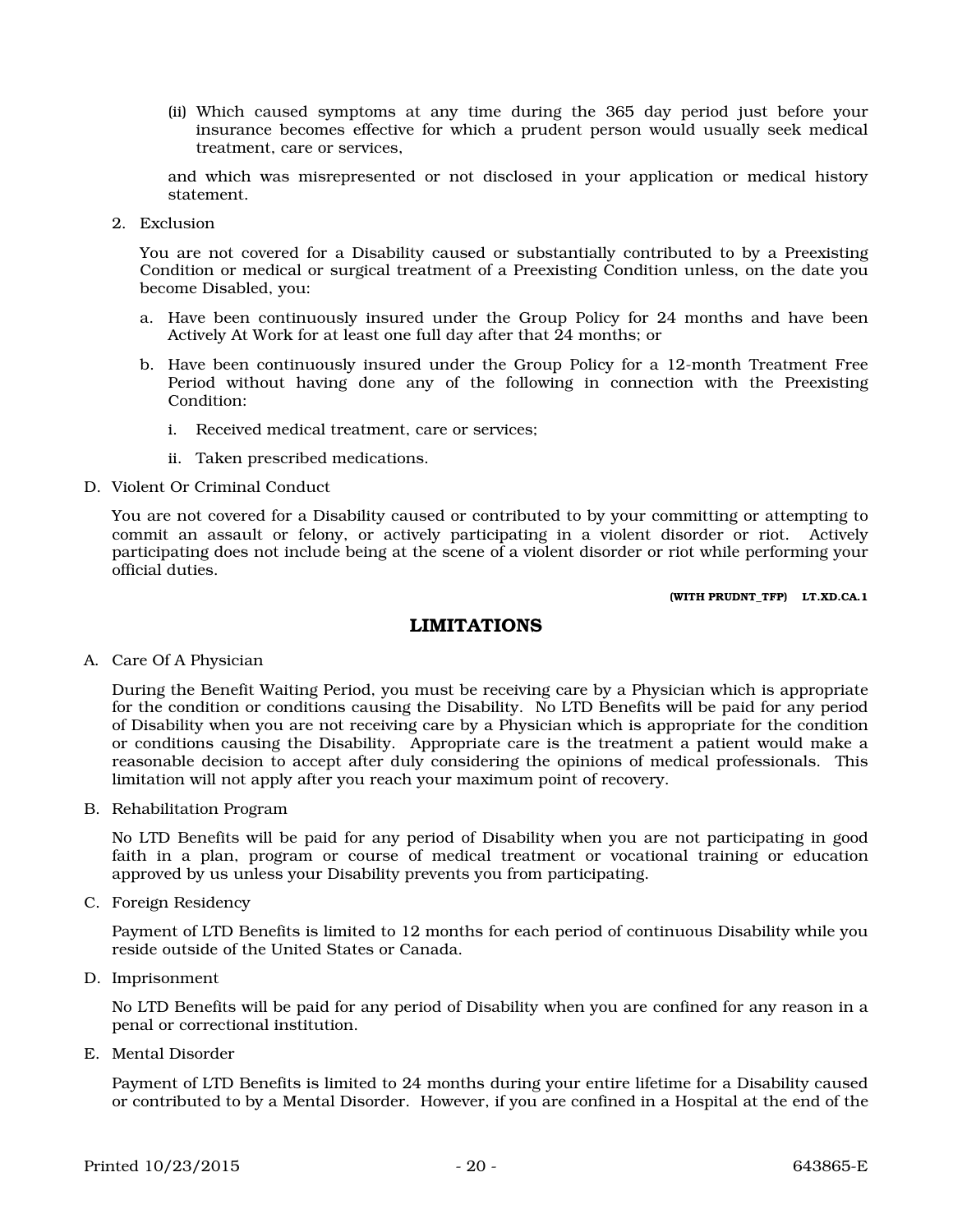Mental Disorder Limitation Period, this limitation will not apply while you are continuously confined.

Mental Disorder means any mental, emotional, behavioral, psychological, personality, cognitive, mood or stress-related abnormality, disorder, disturbance, dysfunction or syndrome, regardless of cause, (including any biological or biochemical disorder or imbalance of the brain) or the presence of physical symptoms. Mental Disorder includes, but is not limited to, bipolar affective disorder, organic brain syndrome, schizophrenia, psychotic illness, manic depressive illness, depression and depressive disorders, or anxiety and anxiety disorders.

Hospital means a legally operated hospital providing full-time medical care and treatment under the direction of a full-time staff of licensed Physicians. Rest homes, nursing homes, convalescent homes, homes for the aged, and facilities primarily affording custodial, educational, or rehabilitative care are not Hospitals.

F. Alcohol Use, Alcoholism Or Drug Use

Payment of LTD Benefits is limited to 24 months during your entire lifetime for a Disability caused or contributed to by your use of alcohol, alcoholism, use of any drug, including hallucinogens, or drug addiction.

- G. Rules For Disabilities Subject To Limited Pay Periods
	- 1. If you are Disabled as a result of more than one Physical Disease, Injury or Mental Disorder for which LTD Benefits are payable for a limited period of time, the limitation periods will run concurrently for all limited conditions.
	- 2. If you are Disabled as a result of a Mental Disorder or any Physical Disease or Injury for which LTD Benefits are payable for a limited period of time, and at the same time are Disabled as a result of a Physical Disease, Injury or Pregnancy that is not subject to such limitation, LTD Benefits will be payable first for conditions that are subject to a limitation before LTD Benefits are payable for any condition that is not subject to a limitation.
	- 3. No LTD Benefits will be payable after the ending date of the longest limitation period that applies to your Disability, unless on that date you continue to be Disabled as a result of a Physical Disease, Injury or Pregnancy for which payment of LTD Benefits is not limited.

#### (SBST\_MAND REHB\_PRIS\_FOR RES) LT.LM.CA.1

### CLAIMS

A. Notice Of Claim

Written notice of claim must be provided to us within 60 days after the date you claim you became Disabled, or as soon thereafter as is reasonably possible.

B. Filing A Claim

Claims should be filed on our forms. If we do not provide our forms within 15 days after they are requested, you may submit your claim in a letter to us. The letter should include the date disability began, and the cause and nature of the disability. Subject to the time period for providing notice of claim, such letter will constitute notice and proof of claim.

C. Time Limits On Filing Proof Of Loss

You must give us Proof Of Loss within 90 days after the end of the Benefit Waiting Period. If your claim was closed, you must give us Proof Of Loss within 90 days after the date LTD Benefits ended. If you cannot do so, you must give it to us as soon as reasonably possible, but not later than one year after that 90-day period. If Proof Of Loss is filed outside these time limits, your claim will be denied. These limits will not apply while you lack legal capacity.

D. Proof Of Loss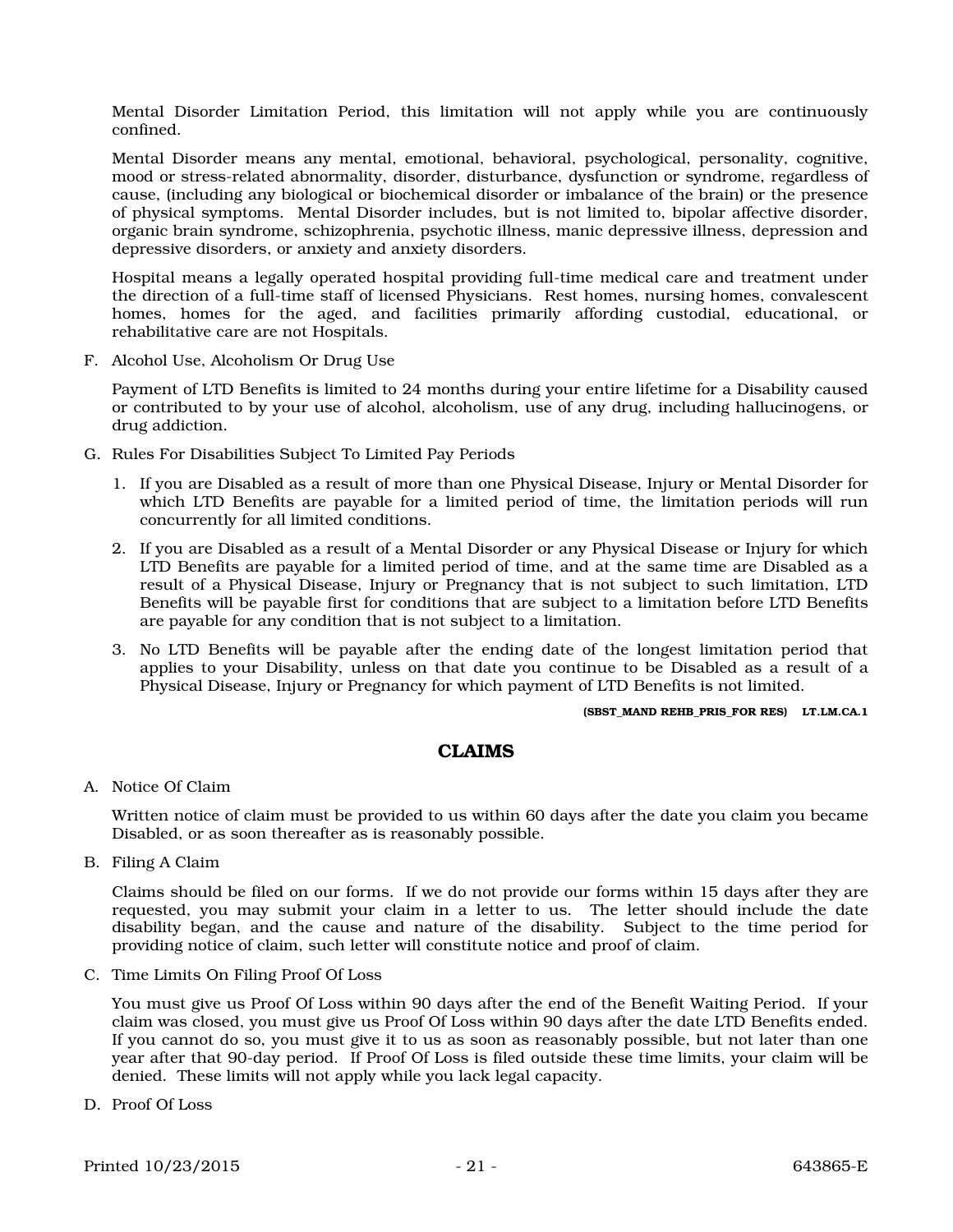Proof Of Loss means written proof that you are Disabled and entitled to LTD Benefits. Proof Of Loss must be provided at your expense.

For claims of Disability due to conditions other than Mental Disorders, we may require proof of physical impairment that results from anatomical or physiological abnormalities which are demonstrable by medically acceptable clinical and laboratory diagnostic techniques. Examples of clinical and laboratory diagnostic techniques include but are not limited to actual observations upon physical examinations, blood tests, imaging studies (such as x-rays, MRIs and CT scans), electrocardiograms (EKG) and electroencephalograms (EEG).

E. Documentation

Completed claims statements, a signed authorization for us to obtain information, and any other items we may reasonably require in support of a claim must be submitted at your expense. If the required documentation is not provided within 45 days after we mail our request, your claim may be denied.

F. Investigation Of Claim

We may investigate your claim at any time.

At our expense, we may have you examined at reasonable intervals by specialists of our choice. We may deny or suspend LTD Benefits if you fail to attend an examination or cooperate with the examiner.

G. Time Of Payment

We will pay LTD Benefits within 60 days after you satisfy Proof Of Loss.

LTD Benefits will be paid to you at the end of each month you qualify for them. LTD Benefits remaining unpaid at your death will be paid to the person(s) receiving the Survivors Benefit. If no Survivors Benefit is paid, the unpaid LTD Benefits will be paid to your estate.

H. Notice Of Decision On Claim

We will evaluate your claim promptly after you file it. Within 45 days after we receive your claim we will send you: (a) a written decision on your claim; or (b) a notice that we are extending the period to decide your claim for 30 days. Before the end of this extension period we will send you: (a) a written decision on your claim; or (b) a notice that we are extending the period to decide your claim for an additional 30 days. If an extension is due to your failure to provide information necessary to decide the claim, the extended time period for deciding your claim will not begin until you provide the information or otherwise respond.

If we extend the period to decide your claim, we will notify you of the following: (a) the reasons for the extension; (b) when we expect to decide your claim; (c) an explanation of the standards on which entitlement to benefits is based; (d) the unresolved issues preventing a decision; and (e) any additional information we need to resolve those issues.

If we request additional information, you will have 45 days to provide the information. If you do not provide the requested information within 45 days, we may decide your claim based on the information we have received.

If we deny any part of your claim, you will receive a written notice of denial containing:

- a. The reasons for our decision.
- b. Reference to the parts of the Group Policy on which our decision is based.
- c. A description of any additional information needed to support your claim.
- d. Information concerning your right to a review of our decision.
- I. Review Procedure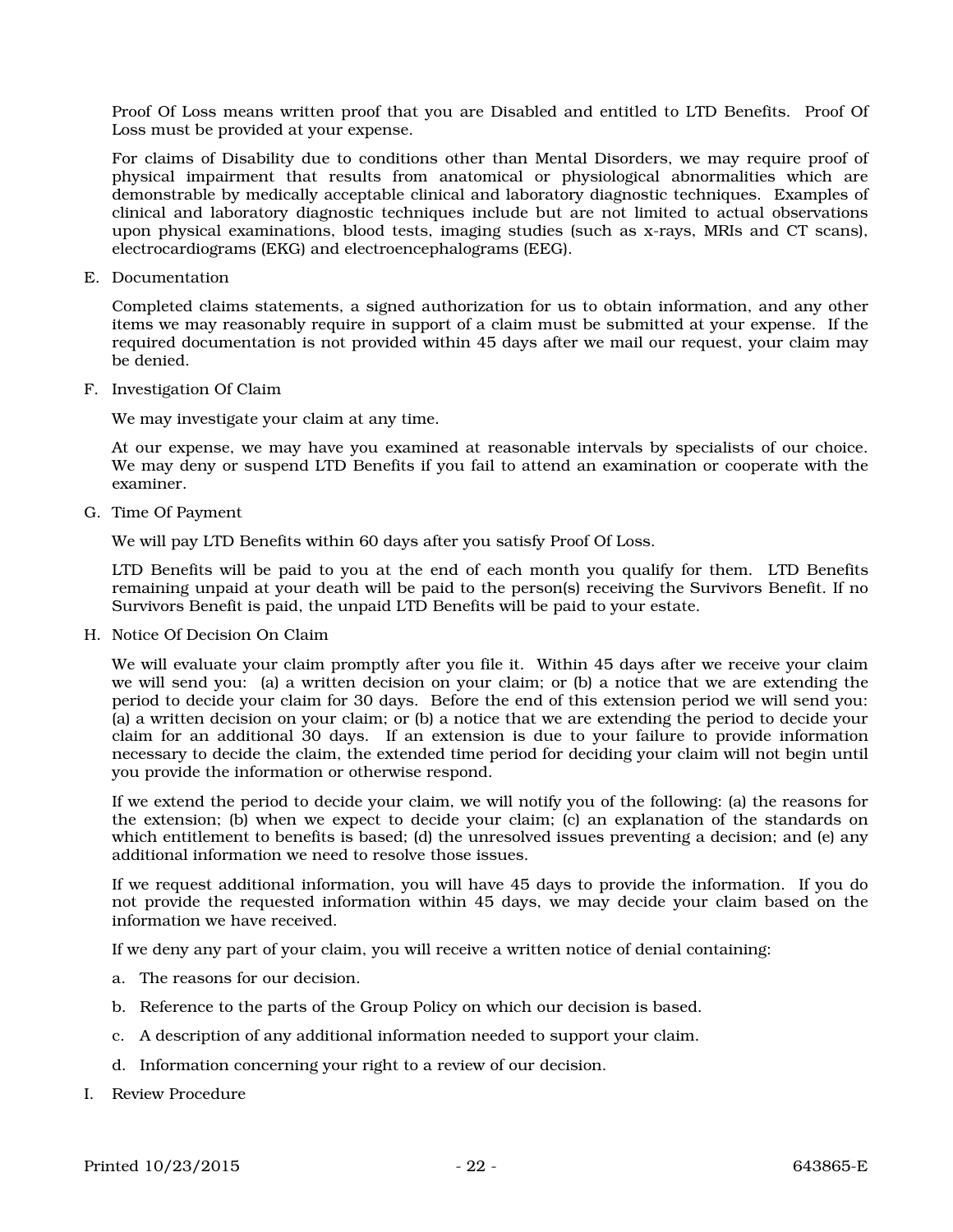If all or part of a claim is denied, you may request a review. You must request a review in writing within 180 days after receiving notice of the denial.

You may send us written comments or other items to support your claim. You may review and receive copies of any non-privileged information that is relevant to your request for review. There will be no charge for such copies. You may request the names of medical or vocational experts who provided advice to us about your claim.

The person conducting the review will be someone other than the person who denied the claim and will not be subordinate to that person. The person conducting the review will not give deference to the initial denial decision. If the denial was based on a medical judgment, the person conducting the review will consult with a qualified health care professional. This health care professional will be someone other than the person who made the original medical judgment and will not be subordinate to that person. Our review will include any written comments or other items you submit to support your claim.

We will review your claim promptly after we receive your request. Within 45 days after we receive your request for review we will send you: (a) a written decision on review; or (b) a notice that we are extending the review period for 45 days. If the extension is due to your failure to provide information necessary to decide the claim on review, the extended time period for review of your claim will not begin until you provide the information or otherwise respond.

If we extend the review period, we will notify you of the following: (a) the reasons for the extension; (b) when we expect to decide your claim on review; and (c) any additional information we need to decide your claim.

If we request additional information, you will have 45 days to provide the information. If you do not provide the requested information within 45 days, we may conclude our review of your claim based on the information we have received.

If we deny any part of your claim on review, you will receive a written notice of denial containing:

- a. The reasons for our decision.
- b. Reference to the parts of the Group Policy on which our decision is based.
- c. Information concerning your right to receive, free of charge, copies of non-privileged documents and records relevant to your claim.
- J. Assignment

The rights and benefits under the Group Policy are not assignable.

(REV PUB WRDG) LT.CL.CA.1

### TIME LIMITS ON LEGAL ACTIONS

No action at law or in equity may be brought until 60 days after you have given us Proof Of Loss. No such action shall be brought after the expiration of three years after the date Proof Of Loss is required to be given.

LT.TL.CA.1

# INCONTESTABILITY PROVISIONS

A. Incontestability Of Insurance

Any statement made to obtain insurance or to increase insurance is a representation and not a warranty.

No misrepresentation will be used to reduce or deny a claim or contest the validity of insurance unless: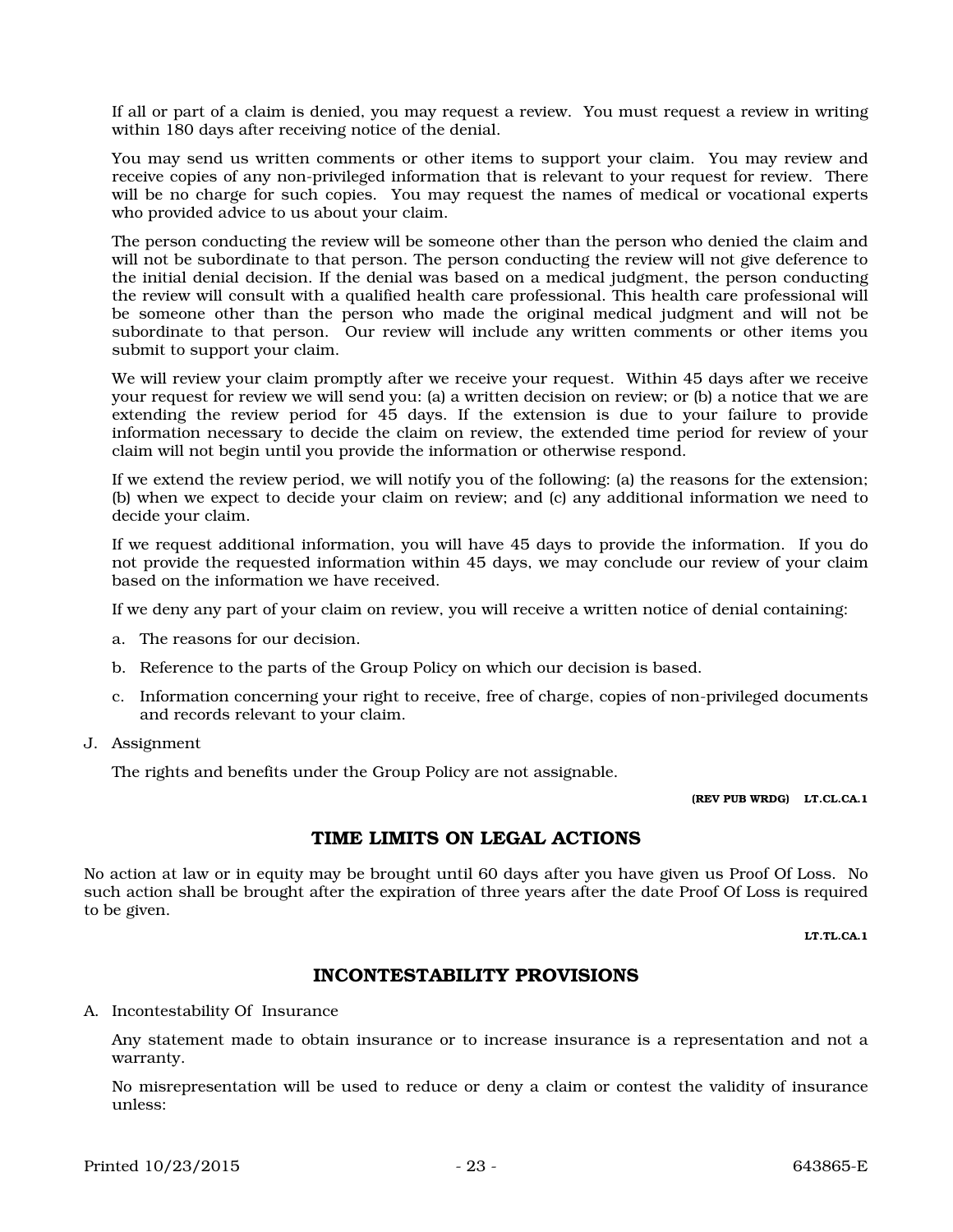- 1. The insurance would not have been approved if we had known the truth; and
- 2. We have given you or any other person claiming benefits a copy of the signed written instrument which contains the misrepresentation.

After insurance has been in effect for two years, during the lifetime of the insured, we will not use a misrepresentation by you to reduce or deny your claim, unless it was a fraudulent misrepresentation.

B. Incontestability Of The Group Policy

Any statement made by the Policyholder or Employer to obtain the Group Policy is a representation and not a warranty.

No misrepresentation by the Policyholder or your Employer will be used to deny a claim or to deny the validity of the Group Policy unless:

- 1. The Group Policy would not have been issued if we had known the truth; and
- 2. We have given the Policyholder or Employer a copy of a written instrument signed by the Policyholder or Employer which contains the misrepresentation.

The validity of the Group Policy will not be contested after it has been in force for two years, except for fraudulent misrepresentations.

LT.IN.CA.1

# CLERICAL ERROR, AGENCY, AND MISSTATEMENT

A. Clerical Error

Clerical error by the Policyholder, your Employer, or their respective employees or representatives will not:

- 1. Cause a person to become insured.
- 2. Invalidate insurance under the Group Policy otherwise validly in force.
- 3. Continue insurance under the Group Policy otherwise validly terminated.
- B. Agency

The Policyholder and your Employer act on their own behalf as your agent, and not as our agent. The Policyholder and your Employer have no authority to alter, expand or extend our liability or to waive, modify or compromise any defense or right we may have under the Group Policy.

C. Misstatement Of Age

If a person's age has been misstated, we will make an equitable adjustment of premiums, benefits, or both. The adjustment will be based on:

- 1. The amount of insurance based on the correct age; and
- 2. The difference between the premiums paid and the premiums which would have been paid if the age had been correctly stated.

LT.CE.OT.1

# TERMINATION OR AMENDMENT OF THE GROUP POLICY

The Group Policy may be terminated by us or the Policyholder according to its terms. It will terminate automatically for nonpayment of premium. The Policyholder may terminate the Group Policy in whole, and may terminate insurance for any class or group of Members, at any time by giving us written notice.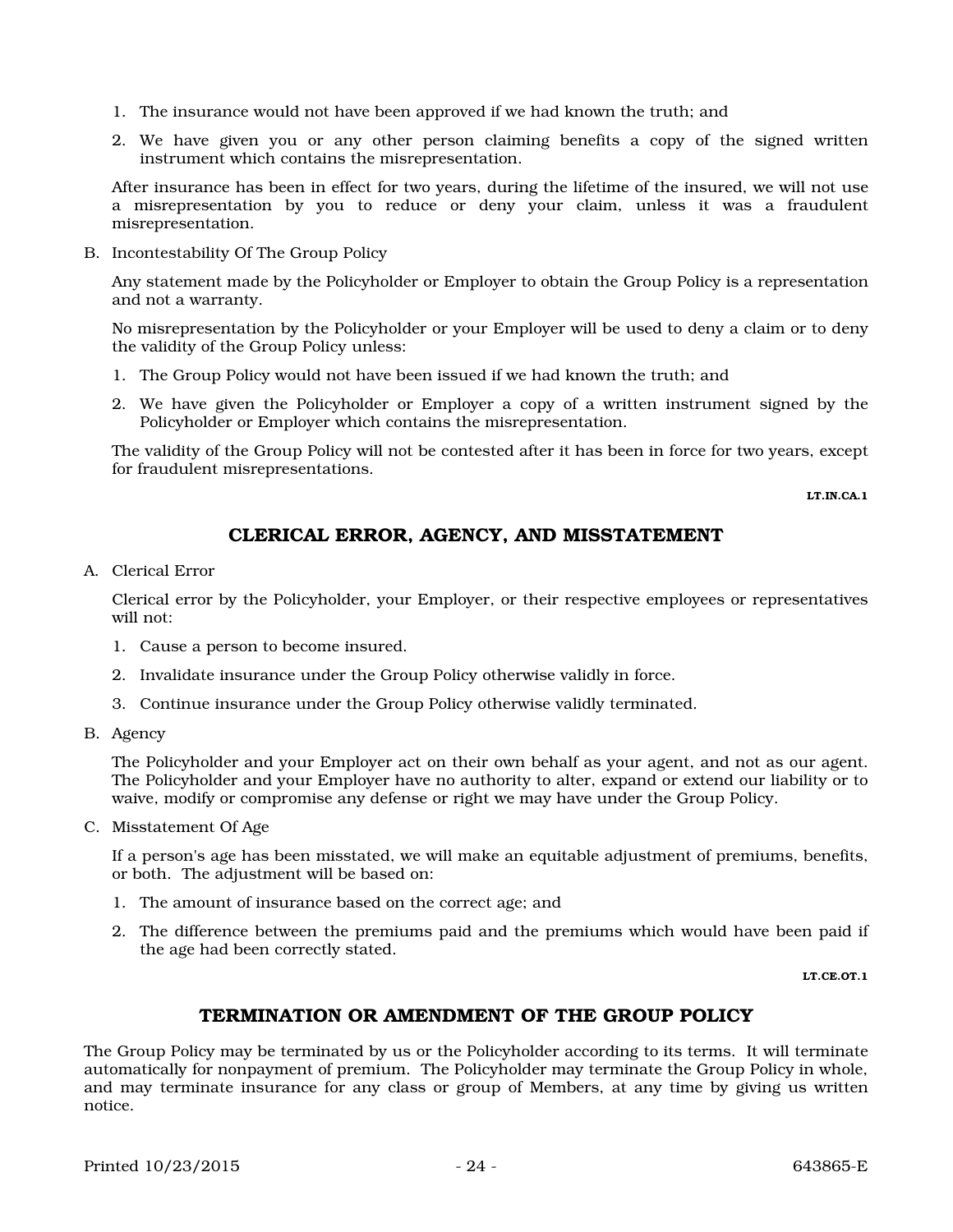Benefits under the Group Policy are limited to its terms, including any valid amendment. No change or amendment will be valid unless it is approved in writing by one of our executive officers and given to the Policyholder for attachment to the Group Policy. If the terms of the certificate differ from the Group Policy, the terms stated in the Group Policy will govern. The Policyholder, your Employer, and their respective employees or representatives have no right or authority to change or amend the Group Policy or to waive any of its terms or provisions without our signed written approval.

We may change the Group Policy in whole or in part when any change or clarification in law or governmental regulation affects our obligations under the Group Policy, or with the Policyholder's consent.

Any such change or amendment of the Group Policy may apply to current or future Members or to any separate classes or groups of Members.

LT.TA.OT.1

#### DEFINITIONS

Benefit Waiting Period means the period you must be continuously Disabled before LTD Benefits become payable. No LTD Benefits are payable for the Benefit Waiting Period. See **Coverage Features**.

Child means your unmarried child from at least 17 years of age, but less than 25 years of age, dependent on you for financial support. Child includes an adopted child or step child and a child of your Spouse, but not a foster child.

Contributory means insurance is elective and Members pay all or part of the premium for insurance.

CPI-W means the Consumer Price Index for Urban Wage Earners and Clerical Workers published by the United States Department of Labor. If the CPI-W is discontinued or changed, we may use a comparable index. Where required, we will obtain prior state approval of the new index.

Eligibility Waiting Period means the period you must be a Member before you become eligible for insurance. Your Eligibility Waiting Period is shown in the Coverage Features.

Employer means an employer (including approved affiliates and subsidiaries) for which coverage under the Group Policy is approved in writing by us.

Group Policy means the group LTD insurance policy issued by us to the Policyholder and identified by the Group Policy Number.

Indexed Predisability Earnings means your Predisability Earnings adjusted by the rate of increase in the CPI-W. During your first year of Disability, your Indexed Predisability Earnings are the same as your Predisability Earnings. Thereafter, your Indexed Predisability Earnings are determined on each anniversary of your Disability by increasing the previous year's Indexed Predisability Earnings by the rate of increase in the CPI-W for the prior calendar year. The maximum adjustment in any year is 10%. Your Indexed Predisability Earnings will not decrease, even if the CPI-W decreases.

Injury means an injury to the body.

L.L.C. Owner-Employee means an individual who owns an equity interest in an Employer and is actively employed in the conduct of the Employer's business.

LTD Benefit means the monthly benefit payable to you under the terms of the Group Policy.

Maximum Benefit Period means the longest period for which LTD Benefits are payable for any one period of continuous Disability, whether from one or more causes. It begins at the end of the Benefit Waiting Period. No LTD Benefits are payable after the end of the Maximum Benefit Period, even if you are still Disabled. See Coverage Features.

Noncontributory means (a) insurance is nonelective and the Policyholder or Employer pay the entire premium for insurance; or (b) the Policyholder or Employer require all eligible Members to have insurance and to pay all or part of the premium for insurance.